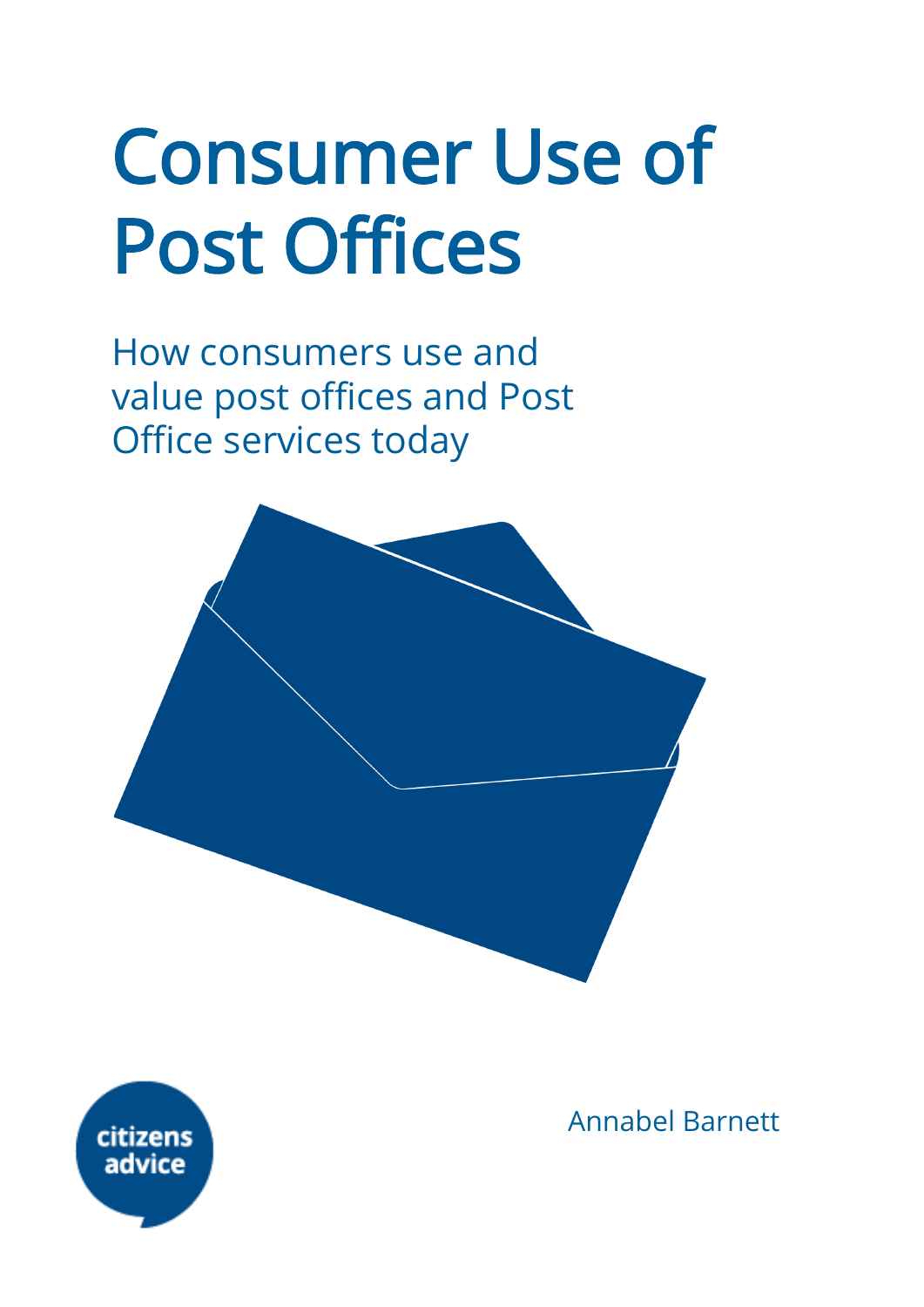# **Contents**

| <b>Summary</b>                     | $\mathbf{2}$ |
|------------------------------------|--------------|
| <b>Introduction</b>                | 4            |
| 1 Consumer use                     | 5            |
| 2 Postal services                  | 9            |
| <b>3 Banking services</b>          | 12           |
| <b>4 Applications and payments</b> | 15           |
| <b>5 Consumer needs</b>            | 18           |
| <b>Conclusion</b>                  | 22           |
| <b>Appendix</b>                    | 23           |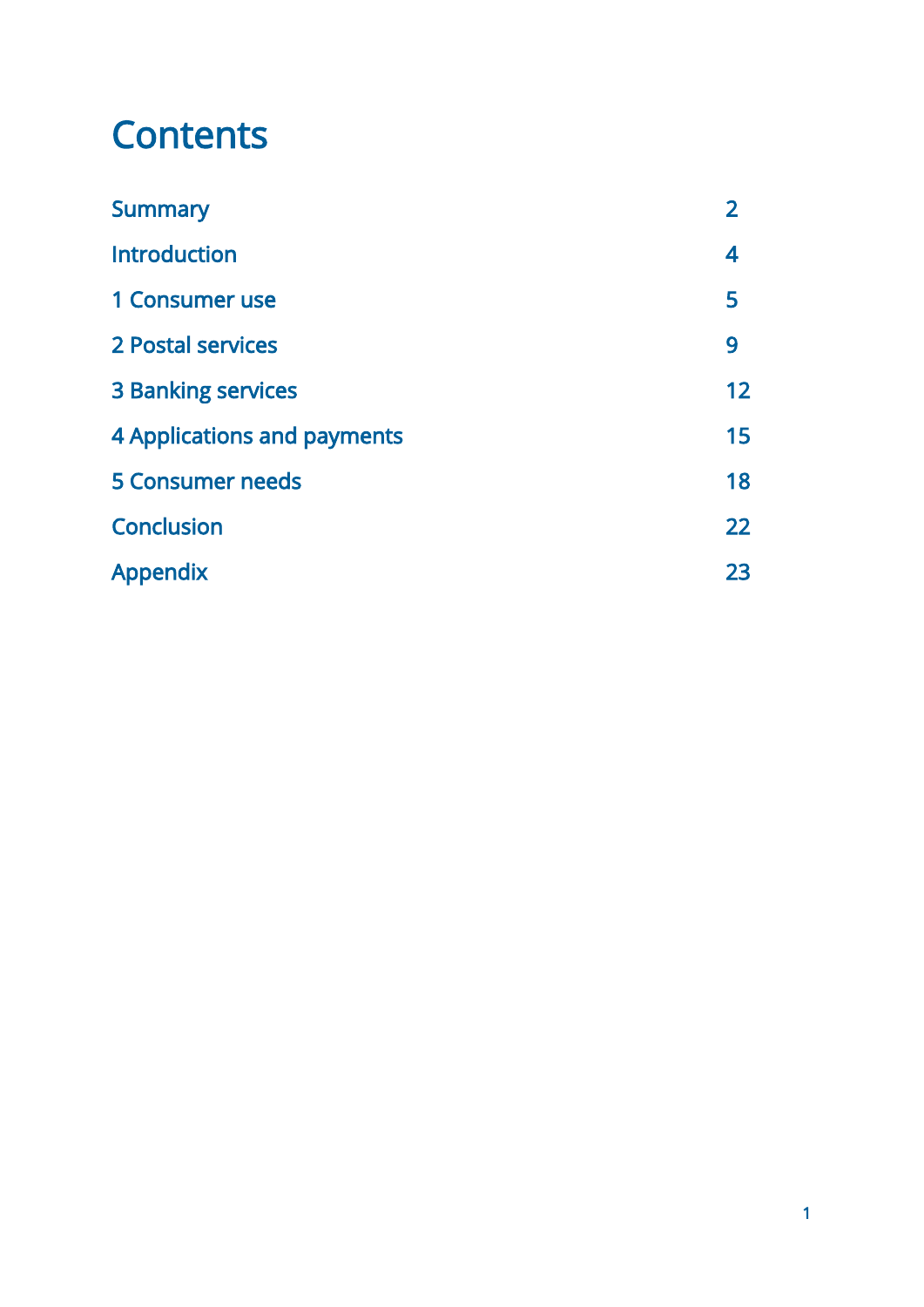# **Summary**

This report is a comprehensive review of how consumers are using post offices in 2017. The findings are from a research study undertaken for Citizens Advice, which included 2,000 interviews with consumers and 1,000 interviews with small businesses.

We have found that despite significant changes in the post office network and wider society, the vast majority of consumers (97%) and small businesses (93%) still use post offices. Most are frequent users and visit once a month or more often.

Consumers told us they value the diverse range of services provided through post offices. Mail services are still used more than any others, and stamps and letter postage are purchased most frequently. However, today parcel posting and mail order transactions are increasingly common.

1 in 5 consumers use a post office to withdraw cash from their bank account, and take-up may increase as bank branches continue to close. But far fewer people now withdraw their state benefits and pensions in cash from a post office.

Despite an overall decline in government-related transactions at post offices, consumers make significant use of government application services. For example, half say they pick up government forms and use the passport application checking service. Far fewer consumers pay their bills or transact with their local councils through post offices.

Although post offices are important for most consumers and small businesses, the research shows us that they are especially crucial in rural areas and for vulnerable groups including older people and people on low incomes.

It is also clear from the findings that distinct demographic groups use post offices differently. Younger people and those on higher incomes use parcel and mail order services more than other groups. Older people and those on low incomes make greater use of cash and banking services and bill payments. The more vulnerable groups and remote rural residents make most use of a post office for informal community services like support and information or as a place to meet other local residents and friends.

The current post office restructuring programme has focused on maintaining the number of post offices and extending the hours branches are open. Our research shows that keeping branches open - localness - is crucial. For key services proximity is consistently the main reason consumers and small businesses use a post office. Providing longer opening hours is less important. We found that the majority of consumers visit during the traditional 9am-5.30pm times.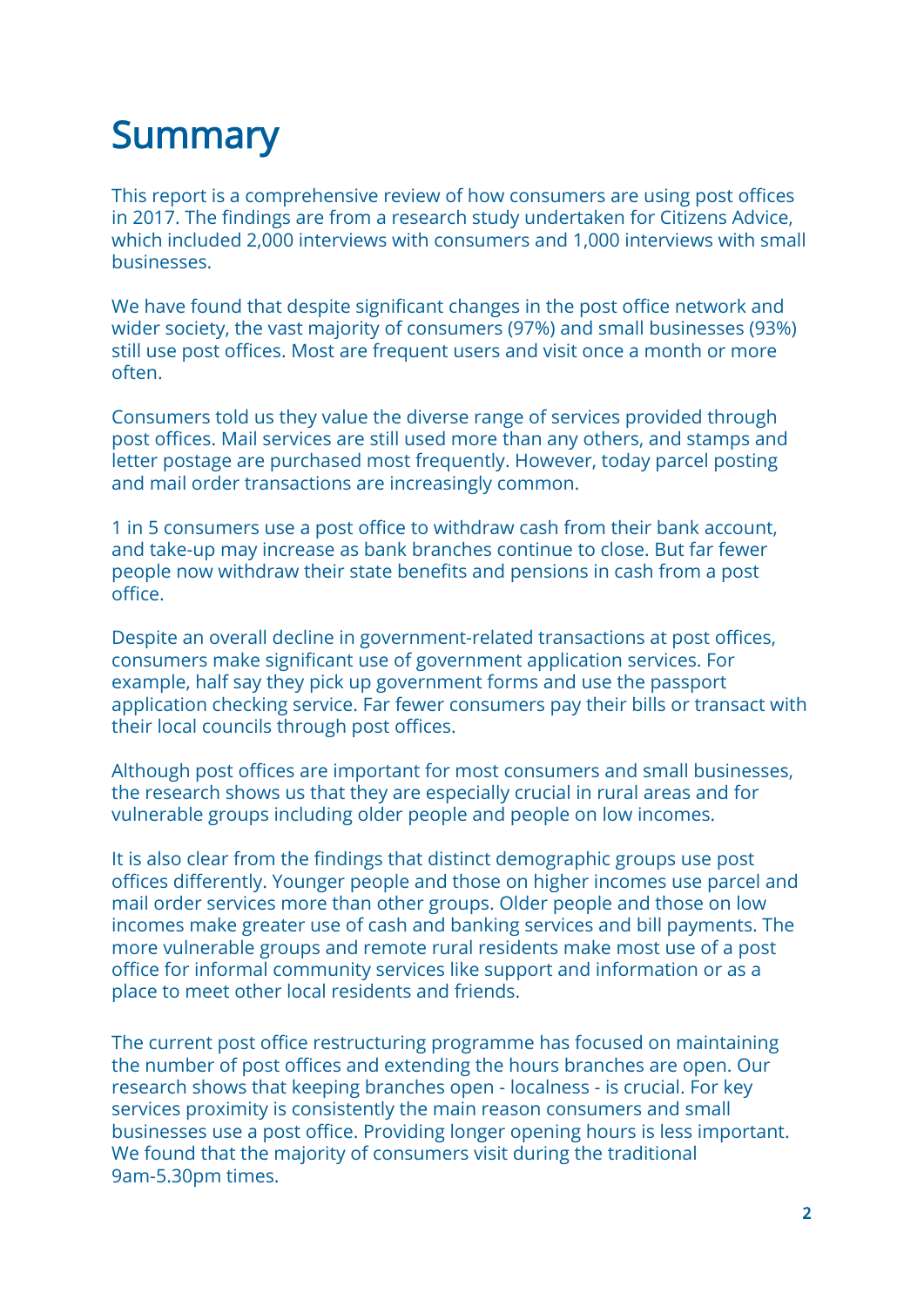#### We recommend that the Government and Post Office Ltd ensure that:

- 1. Post offices remain open and local. The government should confirm appropriate funding for 2018-21 to maintain the current network. Post offices are extensively used by almost all consumers and small businesses, and proximity is crucial. The post office network needs to retain its wide geographic spread.
- 2. Post offices continue to offer a wide range of services. Consumers value being able to access postal services alongside other services. Our research shows that government and bill payment services are particularly important to vulnerable people.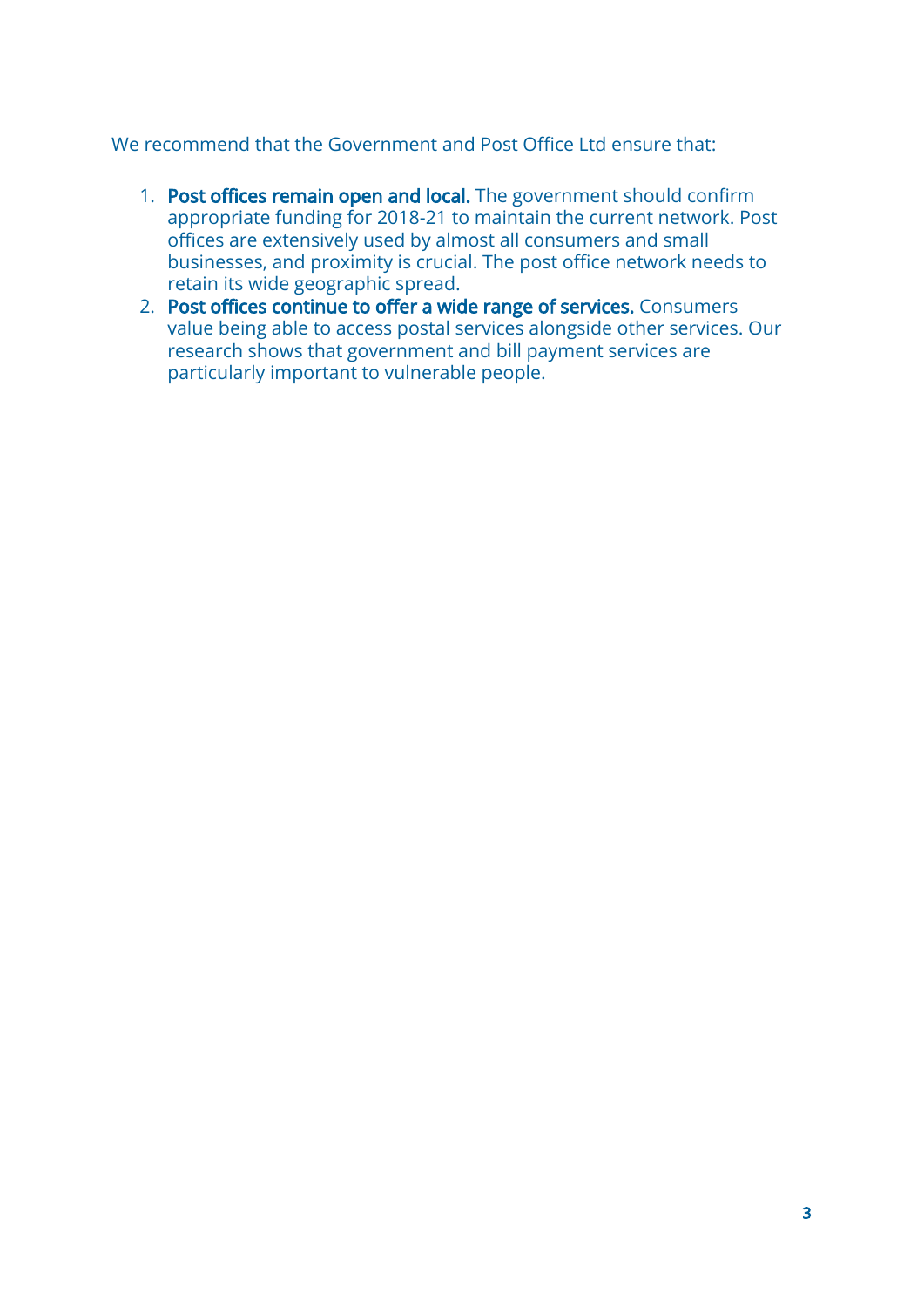# Introduction

The post office network is a crucial access point to the public postal service.<sup>1</sup> Post offices also deliver other essential services to citizens, including banking services, access to benefits, bill payment and a range of central and local government services.

There are around 11,600 post offices in the UK. They have a unique reach across all parts of the country - almost 93% of people live within 1 mile of a post office, and 99.7% within 3 miles.<sup>2</sup>

Post offices - and the ways in which individuals and small businesses use them have undergone very considerable change in recent years. These changes reflect the enormous social, economic and technological developments within wider society. A range of factors including the increasing digitisation of communications and transactions, pressure on high street retail and ongoing bank branch closures are likely to continue to have a significant impact on post offices and their customers in future.

Vulnerable consumer groups, such as older people, disabled people and people on low incomes, as well as rural residents, are likely to be disproportionately affected by such changes. They tend to have a greater reliance on face-to-face transactions rather than electronic transactions and less choice in service providers. The post office network with its extensive geographical coverage is key in providing services to these groups.

However, the network has been loss-making since 2000, and in order to maintain its size and financial viability, the Post Office is undergoing a major transformation programme. The Government has committed £2 billion to this restructuring programme which involves changes to traditional branches, many of which are being integrated into retail outlets and open for longer hours.<sup>3</sup>

This report looks at how consumers and small businesses are currently using post offices, and the value they place on them.<sup>4</sup> In the report we use the term 'consumer' to refer to individuals/members of the public (not businesses).

<sup>&</sup>lt;sup>1</sup> Royal Mail, Universal Service [Obligation](http://www.royalmailgroup.com/about-us/regulation/how-were-regulated/universal-service-obligation)

<sup>2</sup> Post Office Ltd, [Network](http://corporate.postoffice.co.uk/sites/default/files/networkreport2016.pdf) Report, 2016

<sup>&</sup>lt;sup>3</sup> Citizens Advice, The State of the Post Office [Network](https://www.citizensadvice.org.uk/Global/CitizensAdvice/Post%20and%20Telecoms/The%20state%20of%20the%20post%20office%20network.pdf), June 2017

<sup>4</sup> Unless otherwise referenced, the figures quoted in this report are from Accent/Citizens Advice, Use of Essential Services Traditionally Provided at Post Offices, June 2017. See Appendix.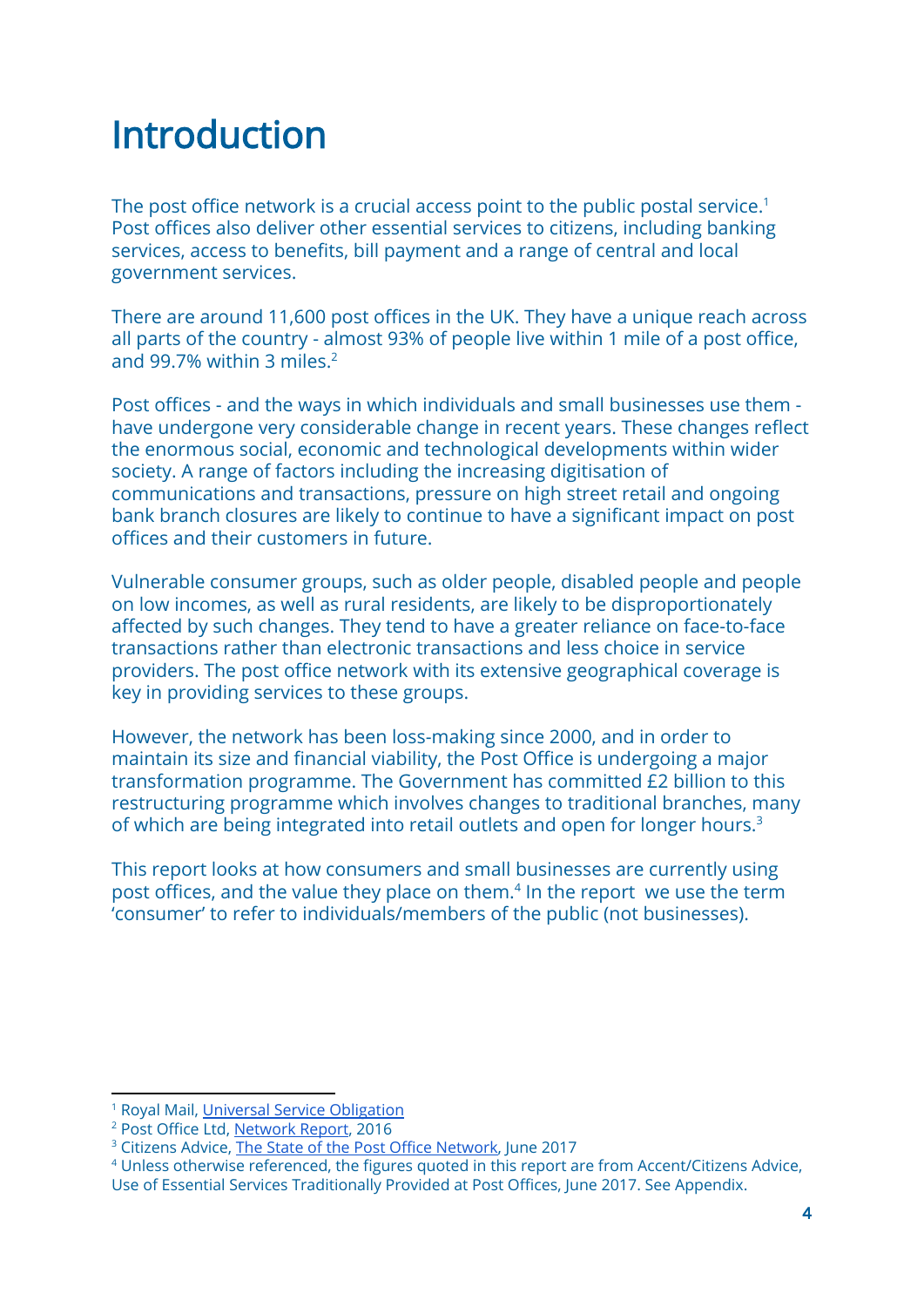# 1. Consumer use

Almost everyone uses post offices. The vast majority of consumers (97%) and small businesses (93%) use a post office at least once a year.

Despite this extensive use, the total number of visits have dropped over time. In 2000 around 28 million people a week visited a post office<sup>5</sup>, by 2015 this had fallen to 17 million a week. $6$ 

### Important and trusted

Overall, the Post Office is important to most consumers. 81% describe it as important to them and almost half (49%) say it is either very or extremely important.

The Post Office is particularly important to vulnerable groups. 2 in 3 (65%) people aged over 65 see the Post Office as very or extremely important to them. Over half (55%) of people in socio-economic group DE and residents of remote rural areas (60%) say the Post Office is very or extremely important.

Although vulnerable groups are most likely to see the Post Office as especially essential, the network also has significant value for others too. For example, over 1 in 3 (36%) of people aged 16-30 say the Post Office is very or extremely important to them, with just 13% saying it is not important.

Almost all consumers (97%) describe the Post Office as 'trustworthy', and nearly as many (92%) view it as 'professional'. Only a minority (17%) view the Post Office as 'outdated' or 'just another retailer'.

Views amongst small businesses are very similar. Nearly 7 in 10 (68%) small businesses say the Post Office is important and over 1 in 3 (36%) say it is either very or extremely important. 95% say it is 'trustworthy'.

# **Frequency**

The majority of consumers and small businesses use a post office frequently. Small businesses visit post offices more often than consumers, even though they are slightly less likely to have visited a post office overall. As shown in figure 1, 6 in 10 consumers (59%) and small businesses (62%) visit a post office once a month or more often. 23% of consumers and 29% of small businesses use a post office once a week or more often.

<sup>5</sup> Cabinet Office, Counter [Revolution](http://webarchive.nationalarchives.gov.uk/20100125070726/http://cabinetoffice.gov.uk/strategy/work_areas/post_office_network.aspx), 2000

<sup>6</sup> Post [Office](http://corporate.postoffice.co.uk/sites/default/files/Annual%20Report_201415.pdf) Ltd, [Annual](http://corporate.postoffice.co.uk/sites/default/files/Annual%20Report_201415.pdf) Report, [2014/15](http://corporate.postoffice.co.uk/sites/default/files/Annual%20Report_201415.pdf)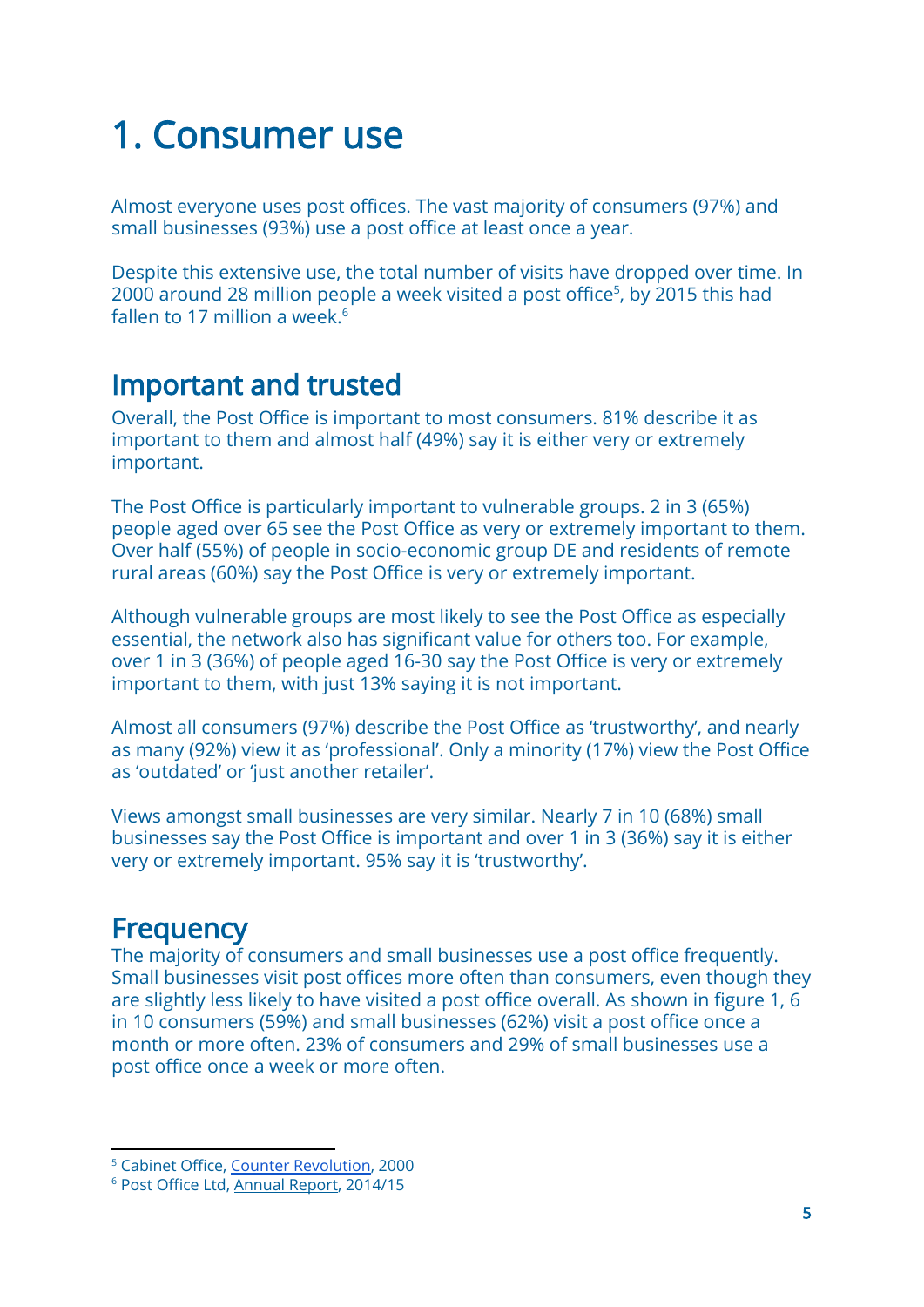#### Figure 1. Frequency of post office use



Some groups use post offices more frequently than others. People aged 65 and over (34%), carers (34%) and people who are digitally excluded (30%) are most likely to use a post office once a week or more often.

### Times and days of visits

A key part of the Post Office's current restructuring programme is a huge expansion of opening hours in post offices across the UK.<sup>7</sup> Despite the considerable increase in the hours many post offices are open, people overwhelmingly use post offices during the traditional opening days (Monday to Saturday) and times (9am-5.30pm). In total, only 24% of consumers and 12% of small businesses ever visit a post office outside Monday-Saturday 9am-5.30pm.

Whilst 9 in 10 (89%) consumers visit post offices 9am-5.30pm, there is some usage either side of these hours. 1 in 10 consumers visit 8am-9am (9%) and 5.30pm-7pm (10%). Some branches are open even outside these extended hours. However, consumers are much less likely to use post offices very early or very late in the day, with only 3% of consumers visiting post offices before 8am and 3% visiting after 7pm.

<sup>7</sup> Post Office Ltd [reports](https://www.onepostoffice.co.uk/secure/latest-news/our-branches/extra-post-office-opening-hours-equivalent-to-5-000-new-branches/) an increase in UK post office availability by an extra 200,000 hours between 2012 and 2016. (Not all branches are open outside 9am-5.30pm core hours.)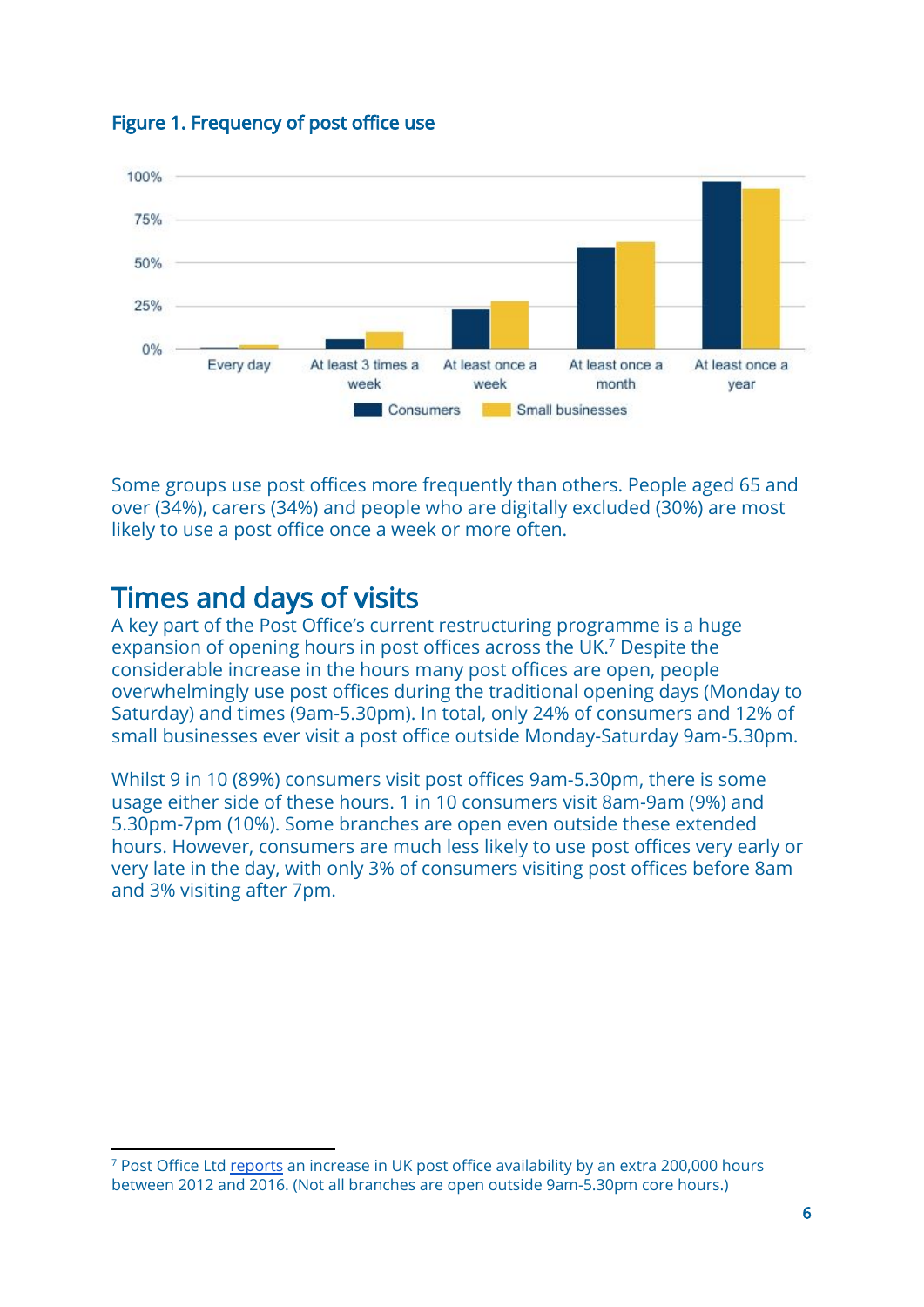



More consumers (87%) visit during the week. Although 1 in 3 (33%) visit on Saturdays, fewer than 1 in 10 (8%) ever visit on a Sunday. Small businesses are less likely than individual consumers to use a post office early, late or at the weekend.

# Range of services

Postal services<sup>8</sup> are the most used service at post offices, used by 96% of consumers. Nearly 3 in 4 consumers (71%) access at least one government service, while 1 in 5 (21%) use banking services.<sup>9</sup> A very high proportion of consumers (67%) buy non-Post Office retail goods<sup>10</sup> at branches and many (34%) use the less formal community services<sup>11</sup>. Few consumers (6%) pay their utility bills $12$  at post offices.



#### Figure 3. Services used by consumers

<sup>&</sup>lt;sup>8</sup> Sending 1st or 2nd class letters, stamps, Special Delivery, Signed For, international letters, parcels, mail order returns and collections.

 $\frac{1}{9}$  Government services are: state pension and benefit withdrawals, government forms, pay vehicle tax, local council services, Passport Check & Send, ID checking services. Banking services are: cash withdrawal, cheque and cash deposits from a bank account.

 $10$  Groceries and household goods, fresh food, bakery, newspapers, stationery/cards, petrol.

<sup>11</sup> Community information, informal help and advice, meeting friends and local residents.

 $12$  Utility bill payments or charging of electricity/gas meter tokens/keys/cards, mobile top ups.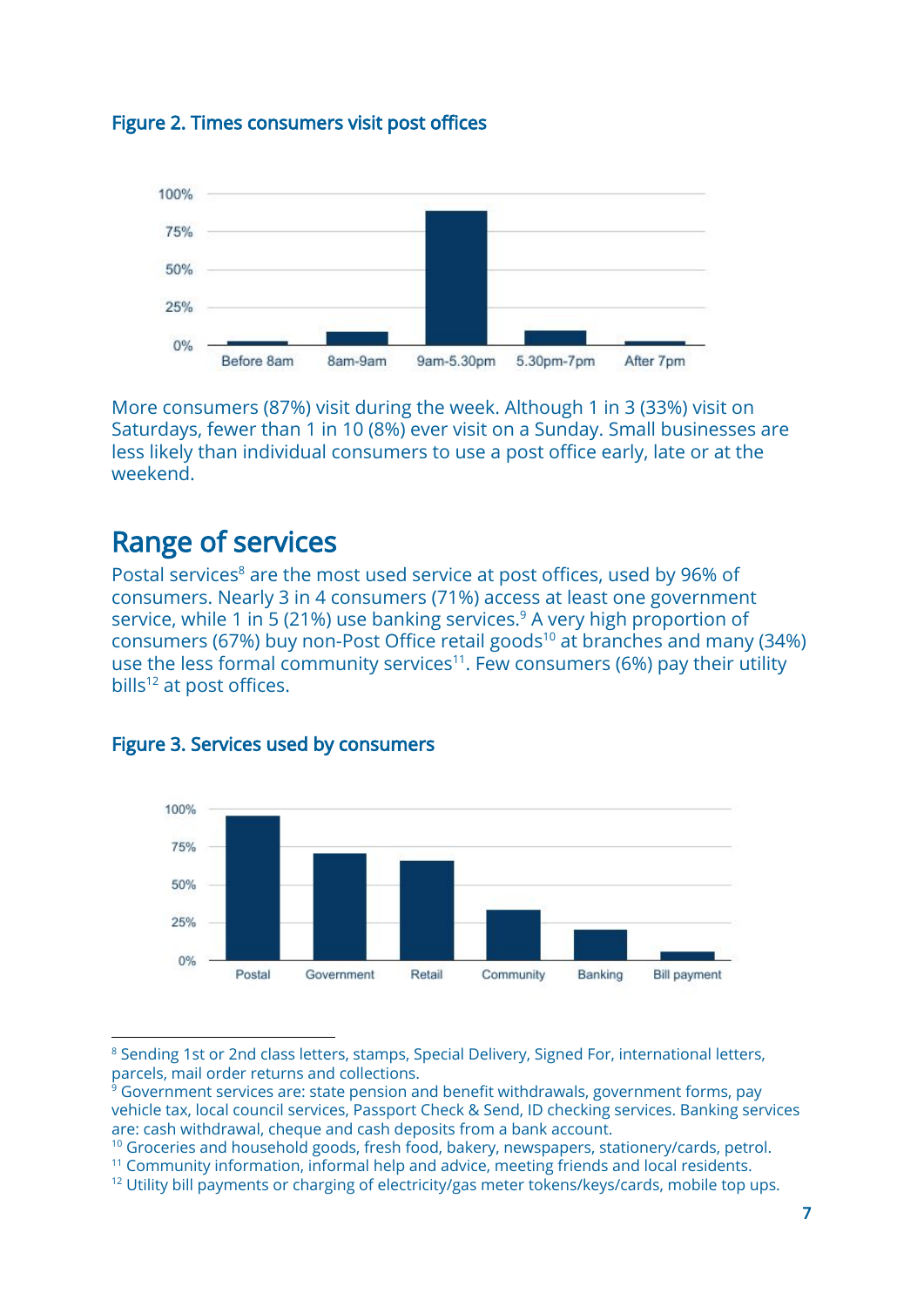Small businesses are far more likely to use postal services than any other Post Office service (91% of small businesses use them). 17% of businesses use government services<sup>13</sup>, 15% undertake banking transactions.

Most consumers value the diverse range of services provided by post offices. 8 in 10 of post office users (80%) say they value the fact that they can access both postal and other Post Office services in the same place. Consumers aged over 65 and small businesses in remote rural areas find this diversity particularly useful.

## Localness

Localness or proximity to home is the most important aspect of a post office.<sup>14</sup> For key services, proximity is consistently the main reason consumers and small businesses use a post office. This applies to people using letter post, posting parcels as well as for withdrawing cash from a bank account.

For postal services, habit, or because they have always done it that way, is often a reason people use a post office. Other reasons such as long or convenient opening hours, regarding the service as professional or trustworthy, perceiving it to be quick or because they can do other business at the same time, are significantly less important. Sometimes, especially for cash withdrawals or parcels, consumers say the Post Office is the only place locally where they can access the service.



#### Figure 4. Top reasons why consumers use post office for services

The extensive geographical reach of the post office network means that half of consumers (49%) are within 5 minutes' journey of the post office they use most. 81% are within 10 minutes. Consumers and small businesses with the shortest travel times to their post office use the post office more often.

Postcomm, The Social Value of the Post Office [Network,](http://www.nera.com/content/dam/nera/publications/archive1/PUB_Postcomm_Aug2009.pdf) 2009

<sup>&</sup>lt;sup>13</sup> Government services for businesses are: government forms, vehicle tax, local council services. <sup>14</sup> YouGov, Social Value of the Post Office [Network,](https://www.gov.uk/government/publications/post-office-network-social-value) 2016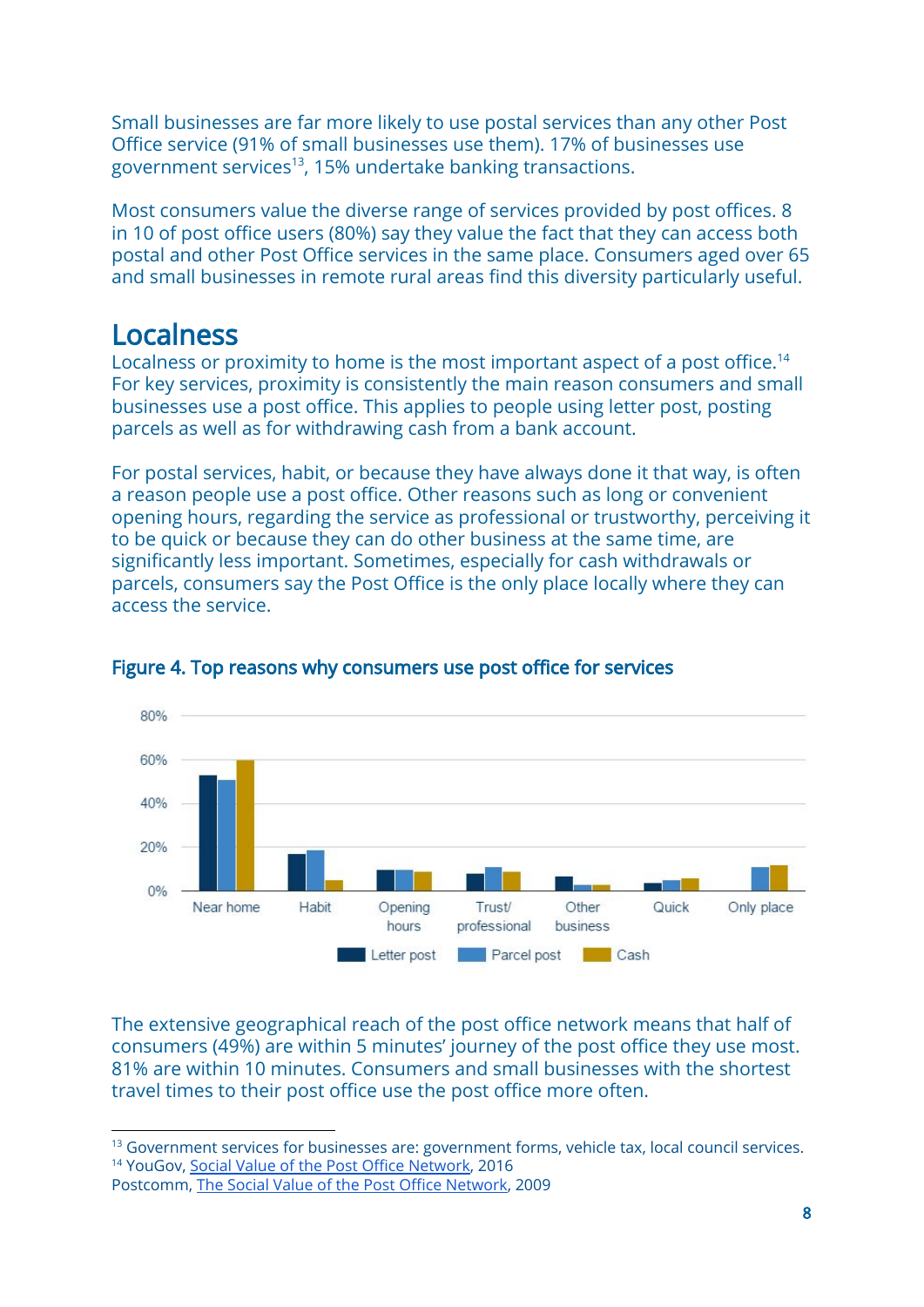# 2. Postal services

Postal services are the most commonly used Post Office service. Almost all consumers (96%) and small businesses (91%) use postal services at a post office.

# Range of postal services

The way people use mail has changed over the past decade. Consumers have been sending less letter post and more parcels.<sup>15</sup> The rise in online shopping has resulted in an increase in the number of mail order-related transactions.

Today, 7 in 10 of all consumers (71%) buy stamps or pay for postage for letter post (letters, cards, documents etc) at a post office. This falls slightly for sending parcels, with over 6 in 10 of all consumers (63%) posting parcels (excluding mail order returns) at post offices.

Online shopping or mail order transactions at post offices are undertaken less than stamp purchases or parcel post. Nevertheless, nearly 4 in 10 consumers (38%) use a post office to return mail order purchases. 2 in 10 consumers (21%) collect a mail order purchase from a post office, when the item has not been delivered to them at home or work.



#### Figure 5. Postal services used by consumers at post offices

Although stamp purchasing and sending standard 1st and 2nd class mail are the most commonly used postal transactions at post offices, 69% of consumers use the Royal Mail premium services Special Delivery or Signed For. A large minority of consumers use international mail services at post offices. Over 4 in 10 (43%) send international letters and 1 in 3 (31%) send international parcels.

<sup>&</sup>lt;sup>15</sup> PwC, The Outlook for UK Mail [Volumes](http://www.royalmailgroup.com/sites/default/files/The%20outlook%20for%20UK%20mail%20volumes%20to%202023.pdf) to 2023, 2013

Ofcom, The [Communications](https://www.ofcom.org.uk/research-and-data/cmr/cmr16/the-communications-market-report-uk) Market Report: UK, 2016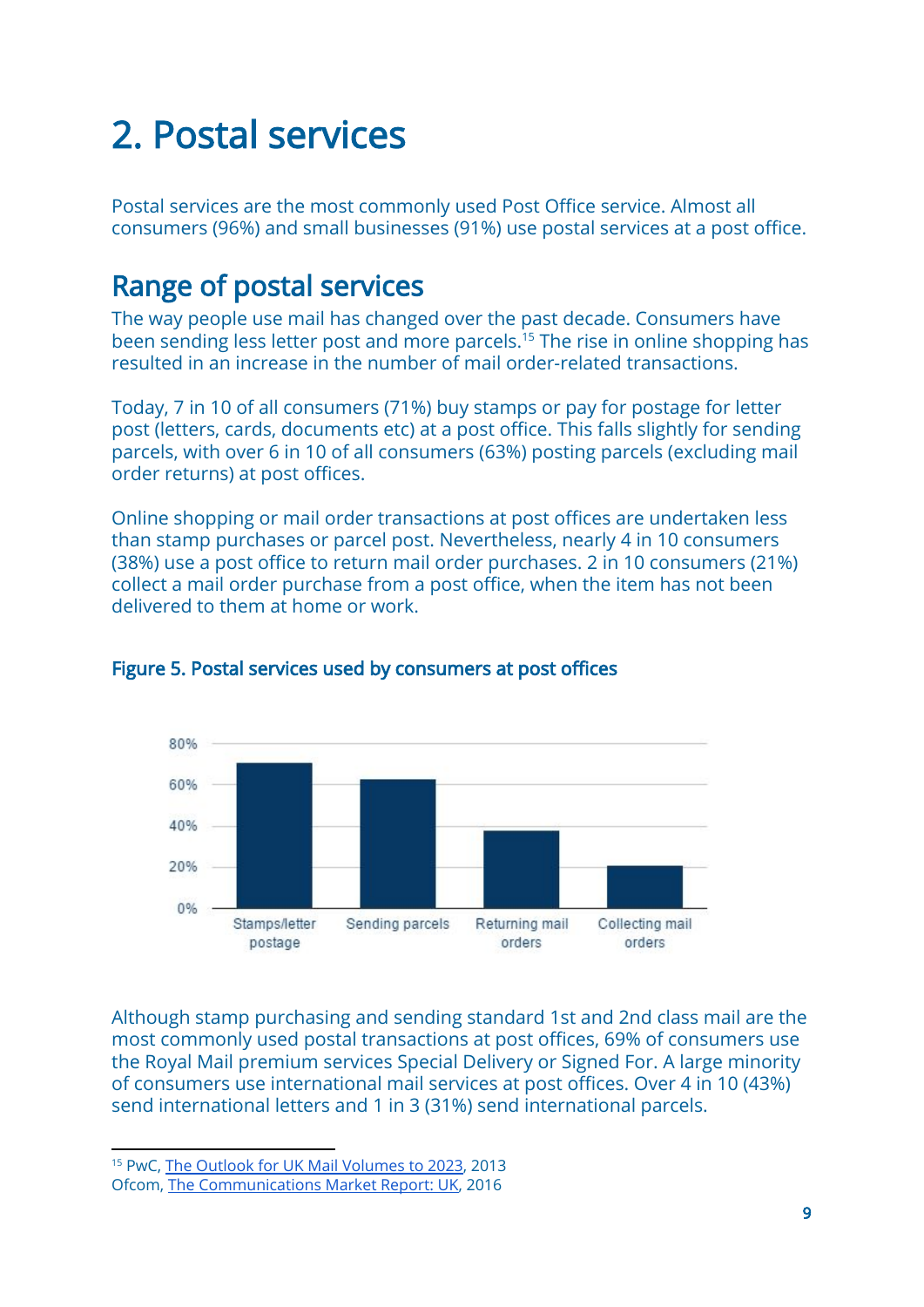Similar proportions of small businesses use post offices for letter services, including paying for standard postage and premium mail services. However, small businesses are less likely than consumers to use international and parcel services or undertake mail order transactions at post offices.

### Who is using postal services

Small businesses use postal services more frequently than consumers, 6 in 10 (61%) use them once a month or more, 1 in 3 (28%) once a week or more. Half of all consumers (53%) use a post office for postal services once a month or more, and 17% use them once a week or more. Older consumers and rural residents are the most frequent postal services users at post offices.

Some postal services are used more by particular demographic groups and less by others. Although almost everyone buys letter stamps at post offices, stamp purchasing increases with age. People over 65 are most likely to buy stamps and those aged 16-30 are least likely.

Consumers in socio-economic group AB are more likely to use premium (Special Delivery and Signed For) and international mail services, as shown in figure 6 below. Black, Asian and minority ethnic (BAME) consumers are more likely to use premium services, while people aged over 65 are more likely to use international letters. Conversely, premium services are used least by older people, disabled people and people who are digitally excluded.



#### Figure 6. Premium and international mail use

Parcel services at post offices are used most by people in the socio-economic group AB and people with higher incomes. People aged over 65, disabled people, people in socio-economic group DE and those on lower incomes use parcel services least.

People in higher socio-economic groups and younger people tend to use mail order returns services more frequently than average.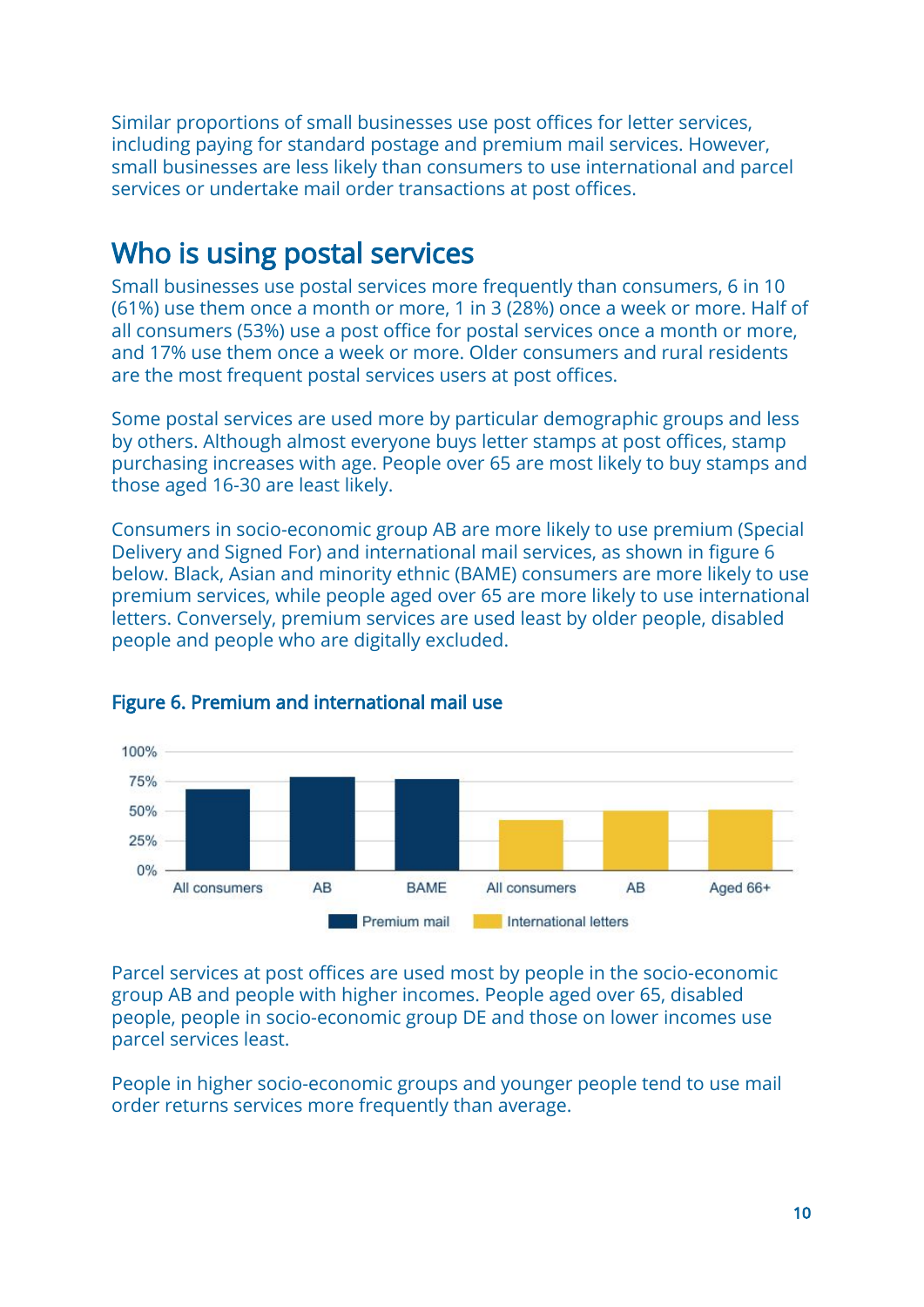### Alternative outlets for postal services

Mail services are available from an increasing range of outlets but, for letter postage and parcels sending in particular, the Post Office remains dominant.

However, 1 in 3 (30%) consumers now get their stamps from other retailers, although very few (2%) pay for their letter postage online. Similarly, very few consumers (3%) send parcels via a non-Post Office retailer offering a parcel shop service, eg CollectPlus. Similar numbers pay for their postage online and then take it to another retailer or have a courier collect the parcel from their home.

The picture is slightly more mixed with mail order parcels. Whilst most consumers (38%) return mail orders at a post office, 9% of all consumers return their mail order purchases via another retailer. 8% have their return picked up from home.

Where consumers have to collect mail order purchases that have not been delivered to their home or work, they are just as likely to collect from a Royal Mail delivery office or ParcelForce depot (21%) as a post office (21%). Some use other shops (8%) or click and collect from the original retailer (6%).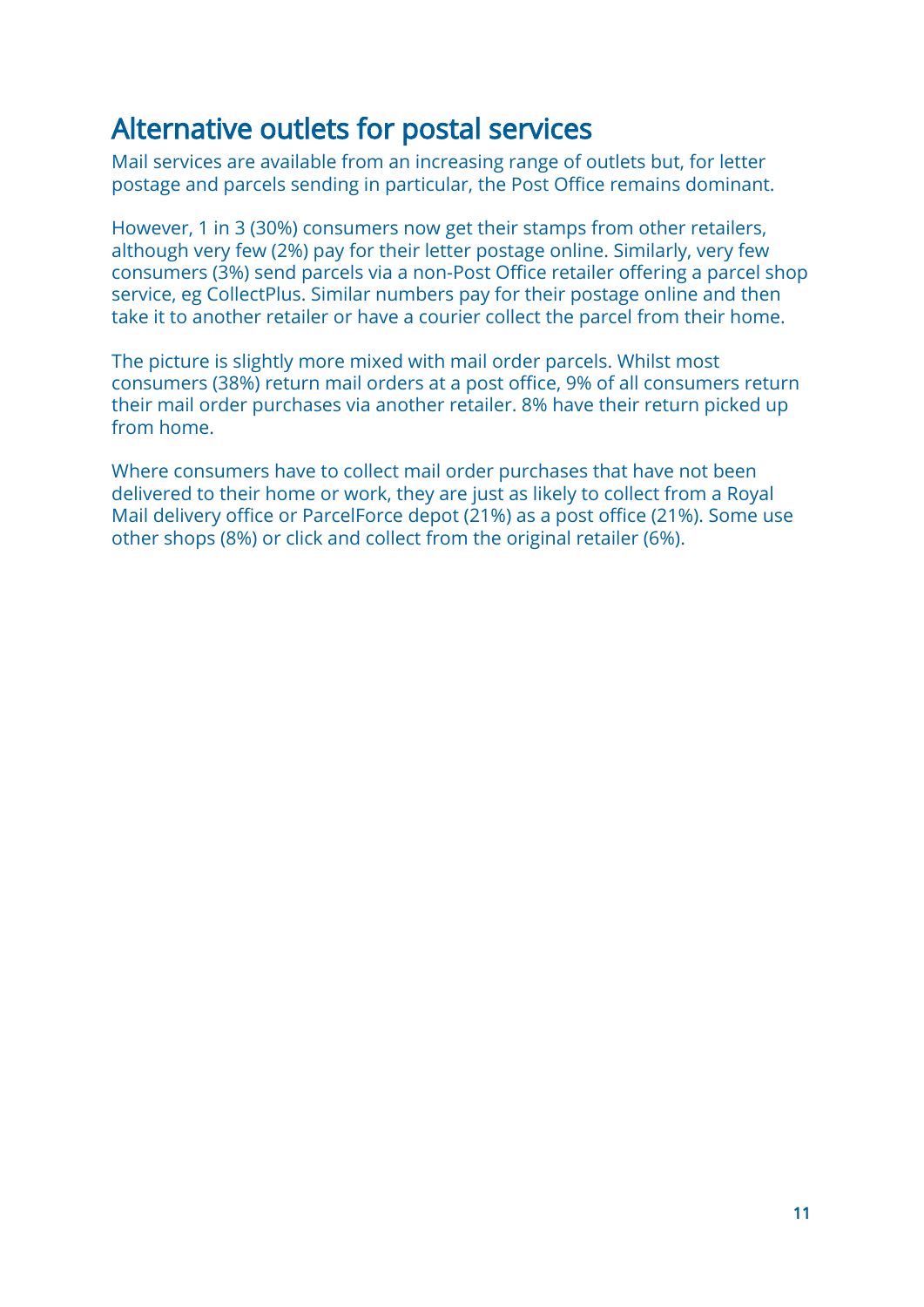# 3. Banking services

In recent years an increasing number of high street banks have been offering a broader range of banking services through post offices. However, prior to January 2017 when services were standardised<sup>16</sup>, consumer and small business use of high street banking at post offices was limited, due to patchy provision and a lack of awareness.<sup>17</sup>

# Range of banking and financial services

1 in 5 (20%) of all consumers withdraw cash from a bank account at a post office, either over the counter or via a cash machine. However, for the majority of these consumers, the Post Office is not the channel they use most for cash withdrawals. Few consumers use a post office to deposit cash (3%) or cheques (3%) into a bank account. But currency exchange services at post offices are growing and are now used by 22% of all consumers.<sup>18</sup>

The majority of consumers needing to withdraw cash, or deposit cash and cheques, use bank counters or bank ATMs (cash machines) near to home or near to where they shop. Significant numbers also use ATMs at other locations such as supermarkets,or get cashback from supermarkets or general stores. Small businesses tend to use bank branches near to where the business is located.

The Post Office has also expanded its personal financial services in recent years, which include mortgages, credit cards, insurance and savings products.<sup>19</sup> 12% of consumers have used the Post Office for personal financial services, most commonly insurance.

<sup>17</sup> Russel Griggs, Access to Banking [Protocol](https://www.bba.org.uk/news/reports/access-to-banking-protocol/#.WTWAWOsrJaR) Review, November 2016. Consumer Focus, Counter [Measures,](http://webarchive.nationalarchives.gov.uk/20111014085622/http://www.consumerfocus.org.uk/publications/counter-measures-delivering-access-to-current-accounts-for-all-at-the-post-office) August 2011

<sup>&</sup>lt;sup>16</sup> 24/1/17 An agreement between the Post [Office](http://corporate.postoffice.co.uk/our-media-centre#/pressreleases/post-office-and-uk-banks-partnership-secure-access-to-local-banking-services-1761968) and the banking [industry](https://www.bba.org.uk/news/press-releases/bba-welcomes-post-office-and-uk-banks-partnership-to-provide-secure-access-to-local-banking-services/#.WR8RLesrJaQ) enabled 99% of UK personal bank customers and 75% of business customers to do their day-to-day banking at post offices.

<sup>18</sup> For example, 24% of rural consumers in 2017, compared with 18% of rural consumers in 2005 (MORI/ERM, The Future of the UK's Rural and Deprived Urban Post Office Network, 2006). <sup>19</sup> Post Office Ltd, Annual Report and Financial [Statements](http://corporate.postoffice.co.uk/sites/default/files/AnnualReport1516.pdf) 2015/16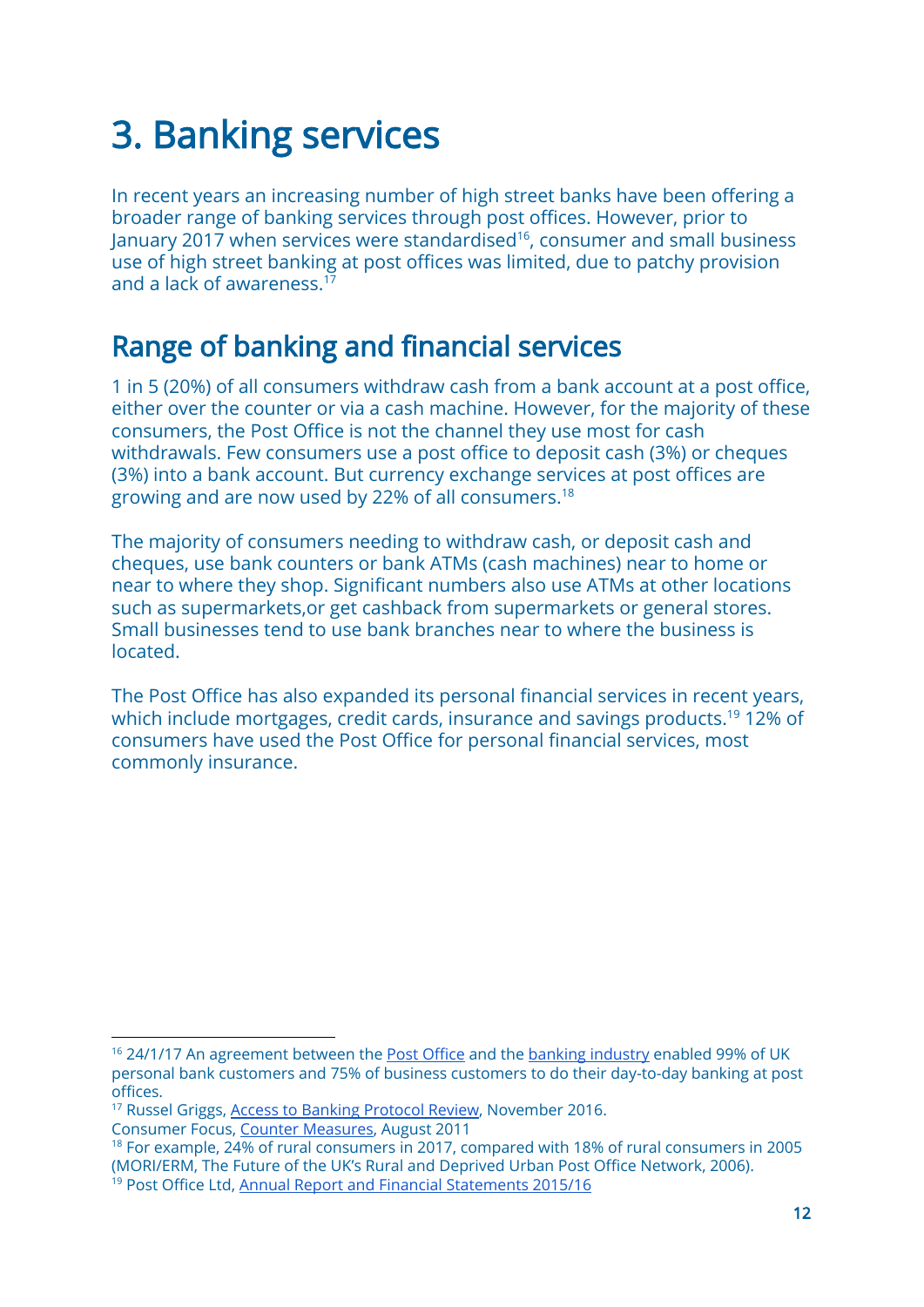#### Figure 7. Banking services used at post offices



## Who is using banking services

Consumers and businesses in rural areas use banking services at post offices more than those in urban areas. For example, 24% of all rural consumers withdraw cash from a post office, compared with 19% of urban consumers. Rural businesses (11%) are twice as likely as urban businesses (6%) to use a post office for this purpose.



#### Figure 8. Urban and rural cash withdrawals at post offices

People aged over 65 are also more likely to use post offices for banking services. Other groups that use post offices for banking services more than average include disabled people, carers and people in socio-economic group DE.

Consumers who withdraw cash at post offices tend to do this at least once a month (58%), while 25% withdraw cash at least once a week. People who are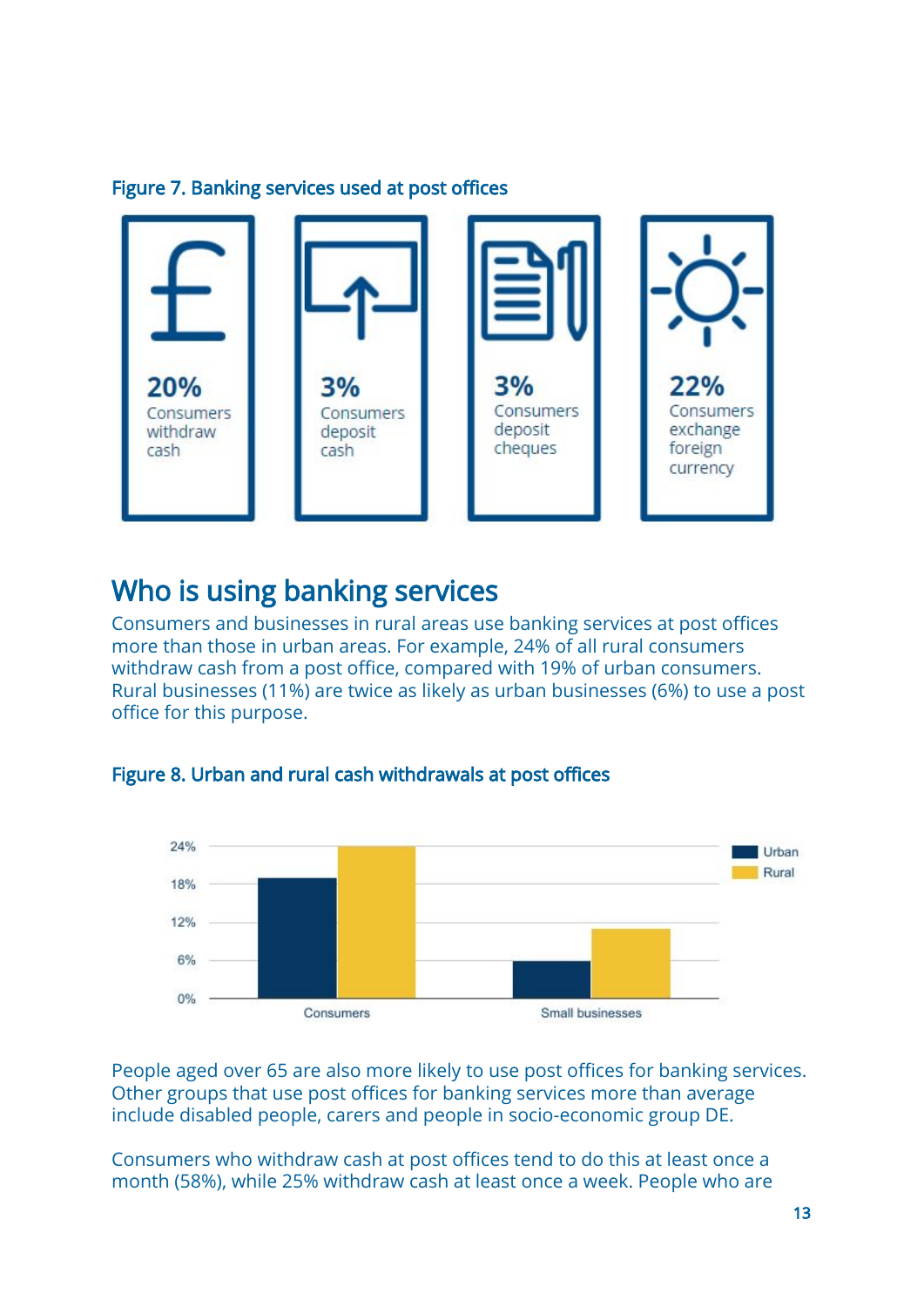digitally excluded are more likely to withdraw cash frequently. Currency exchange service is used widely but relatively infrequently. It is used least by over 65s and people in socio-economic group DE.

Overall, small businesses use post offices for banking services less than consumers - this is partly because fewer small businesses have a need for cash withdrawal and cash and cheque deposits. Overall, 7% of all small businesses withdraw cash at a post office, 4% deposit cash and 8% deposit cheques. Businesses that use these services at post offices tend to be particularly reliant on them. For example, over half (51%) of small businesses that use post offices to deposit cash do so once a week or more often.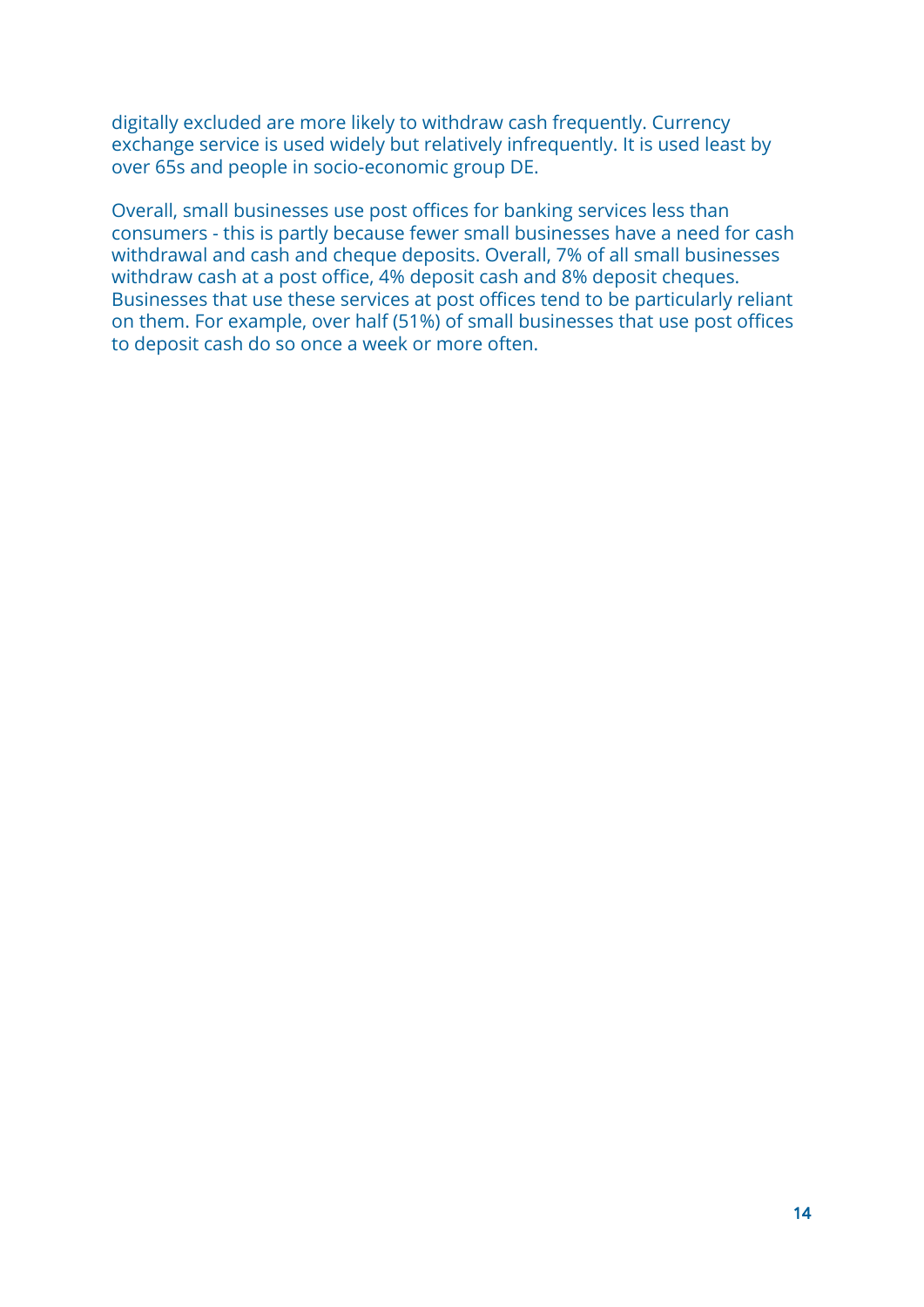# 4. Applications and payments

Consumers use post offices for a very wide range of other services. These include accessing government forms, making payments to government agencies and local councils, withdrawing state pensions and benefits payments, and paying for utilities.

The overall use of government services and bill payments at post offices has declined since 2000.<sup>20</sup> This is partly due to consumers moving to online transactions, but also because of changes in the way state pensions and benefits are paid. $21$  In addition, a number of key government contracts such as TV licenses were transferred to other providers.<sup>22</sup>

### Application services

Despite a decline in government-related transactions, consumers today make significant use of government application services at post offices.

Half of all consumers (49%) pick up government forms such as applications for passports, driving licences or fishing rod licences at post offices. These services are used more by people in higher socio-economic groups.

Similar numbers (48%) make use of the Post Office's passport application form checking service, Passport Check and Send. People on lower incomes and in socio-economic group DE and people aged over 65 use this service least.

Fewer consumers (8%) use a post office for identity checking services, for example when applying for a mortgage, new job or Home Office Biometric Residence Permit. These are a relatively new set of services for the Post Office, available in a limited number of post offices across the UK. Usage is significantly higher among under 45s and among BAME people. Typically consumers do not undertake these transactions very frequently - once a year or less often.

### Government and council payment services

The number of consumers making payments to government agencies and local councils at post offices has fallen dramatically in recent years. Consumers are increasingly undertaking these transactions online.

<sup>&</sup>lt;sup>20</sup> In 2004/2005, government services accounted for almost half of Post Office Ltd's revenue (Consumer Futures, At the [Front,](http://webarchive.nationalarchives.gov.uk/20140320153439/http://www.consumerfutures.org.uk/reports/at-the-front-using-the-post-office-as-a-front-office-for-government) 2013), but by 2015/16 this had fallen to 12%. In 1998/99 bill payments accounted for 15% of Post Office income (Cabinet Office, [Counter](http://webarchive.nationalarchives.gov.uk/20100125070726/http://cabinetoffice.gov.uk/strategy/work_areas/post_office_network.aspx) [Revolution,](http://webarchive.nationalarchives.gov.uk/20100125070726/http://cabinetoffice.gov.uk/strategy/work_areas/post_office_network.aspx) 2000).

<sup>&</sup>lt;sup>21</sup> In 2003 the Government moved from paying state pensions and benefits by order books and Giro cheques - usually cashed at post offices - to a predominantly electronic method directly into accounts. Claimants were encouraged to have their payments made straight into bank accounts.  $22$  Television licence purchases and renewals were transferred to PayPoint in 2006.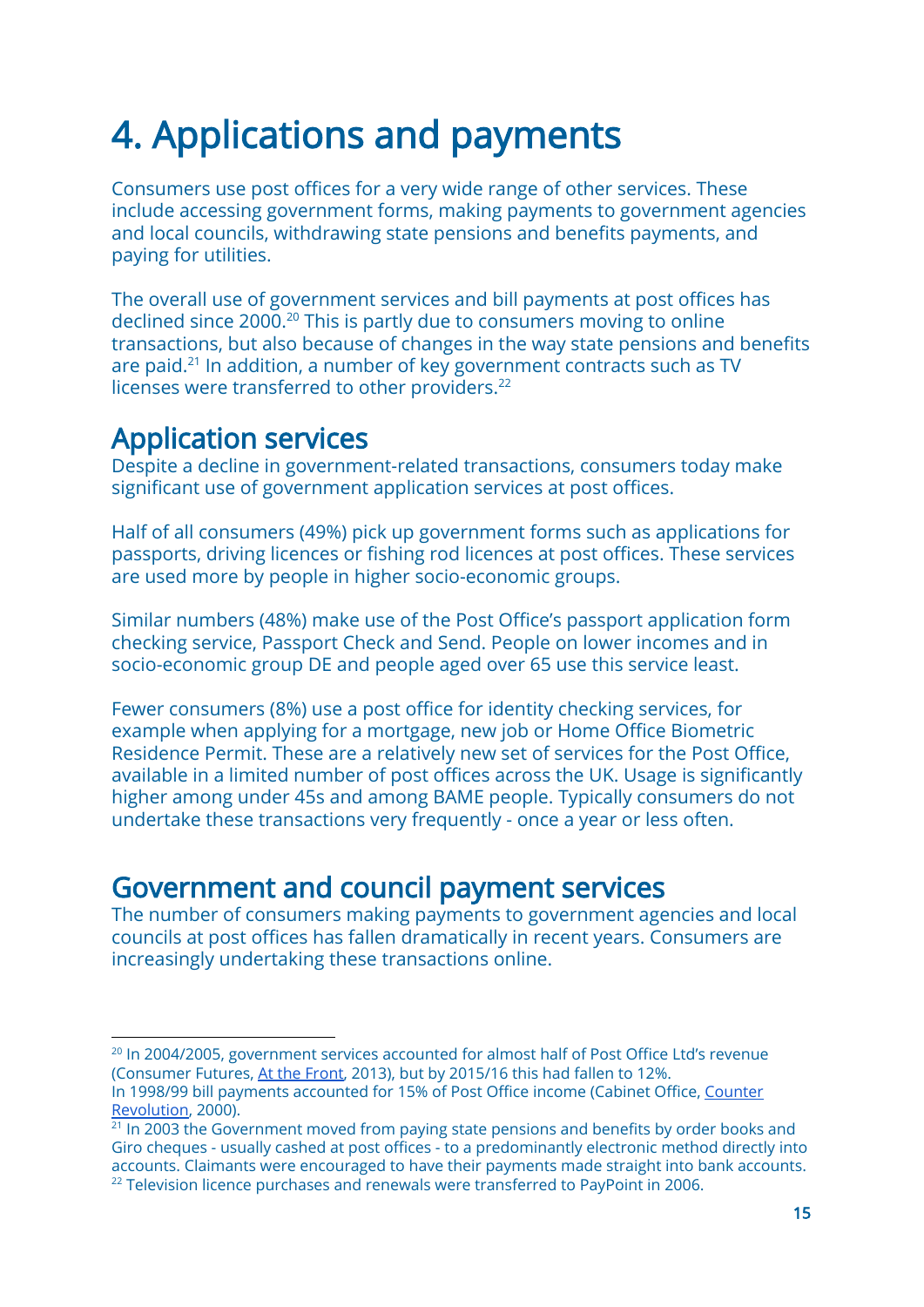

2 in 3 Drop in consumers taxing vehicles at post offices

For example, today 13% of all consumers pay vehicle tax at a post office. This represents a dramatic drop of two-thirds using a post office for vehicle tax over the past 5 years.<sup>23</sup> People who are digitally excluded, over 65 or on low incomes are most likely to use this service.

Consumers can access a range of local council services at post offices. These vary on an area-by-area basis. They can include payment services - such as paying for rent, council tax or parking fines, payments to consumers eg paying back overpayments, or accessing services eg transport passes.<sup>24</sup>

The vast majority of consumers transact business with local councils by direct debit (for payments), and some transact online. Relatively few consumers now access council services at

post offices.<sup>25</sup> Only 4% of all consumers use post offices to engage with their local council. But this is around twice as likely among people who are digitally excluded, over 65 or in socio-economic group DE. Consumers who use a post office to transact with local councils tend to do so quite frequently (72% once a month or more often).

### State benefits and pensions payments

The fall in the number of consumers withdrawing their state benefits and pensions in cash is probably the most significant change in service use at post offices over the last 20 years.<sup>26</sup>

Today only 4% of all consumers say they withdraw their state benefits or pensions in cash at a post office. However, this is 1 in 4 (27%) of consumers who collect state benefits or pensions in cash from anywhere - a considerable drop from the 45% of claimants who withdrew benefits and pensions at a post office in 2012. $^{27}$  The fall may be partly due to people now viewing these payments as general money in a bank account, rather than specifically as a pension or benefit payment. The majority of people who report withdrawing benefits or state pensions in cash now use a bank counter or bank ATM.

This service is used far more in rural than in urban areas. 36% of those in rural areas who withdraw benefits and pensions in cash use a post office counter, compared with 21% in urban areas. Post office counters are also used more by people who are digitally excluded and those aged over 65.

 $^{23}$  In 2017 20% of consumers who need to pay vehicle tax, pay at a post office. In 2012, 60% of consumers who paid vehicle tax paid at a post office (Consumer Futures, At the [Front,](http://webarchive.nationalarchives.gov.uk/20140320153439/http://www.consumerfutures.org.uk/reports/at-the-front-using-the-post-office-as-a-front-office-for-government) 2013) <sup>24</sup> Post Office Ltd, [Network](http://corporate.postoffice.co.uk/sites/default/files/networkreport2016.pdf) Report 2016

<sup>&</sup>lt;sup>25</sup> Use of post offices for council services has dropped. For example, in 2012, 18% of council tax payers paid at a post office, 34% of social housing rent payers paid at a post office (Consumer Futures, At the [Front,](http://webarchive.nationalarchives.gov.uk/20140320153439/http://www.consumerfutures.org.uk/reports/at-the-front-using-the-post-office-as-a-front-office-for-government) 2013)

 $26$  In 1998/99 cash payments of benefits was the Post Office's biggest source of income (Cabinet Office, Counter [Revolution,](http://webarchive.nationalarchives.gov.uk/20100125070726/http://cabinetoffice.gov.uk/strategy/work_areas/post_office_network.aspx) 2000).

<sup>&</sup>lt;sup>27</sup> Consumer Futures, At the [Front,](http://webarchive.nationalarchives.gov.uk/20140320153439/http://www.consumerfutures.org.uk/reports/at-the-front-using-the-post-office-as-a-front-office-for-government) 2013.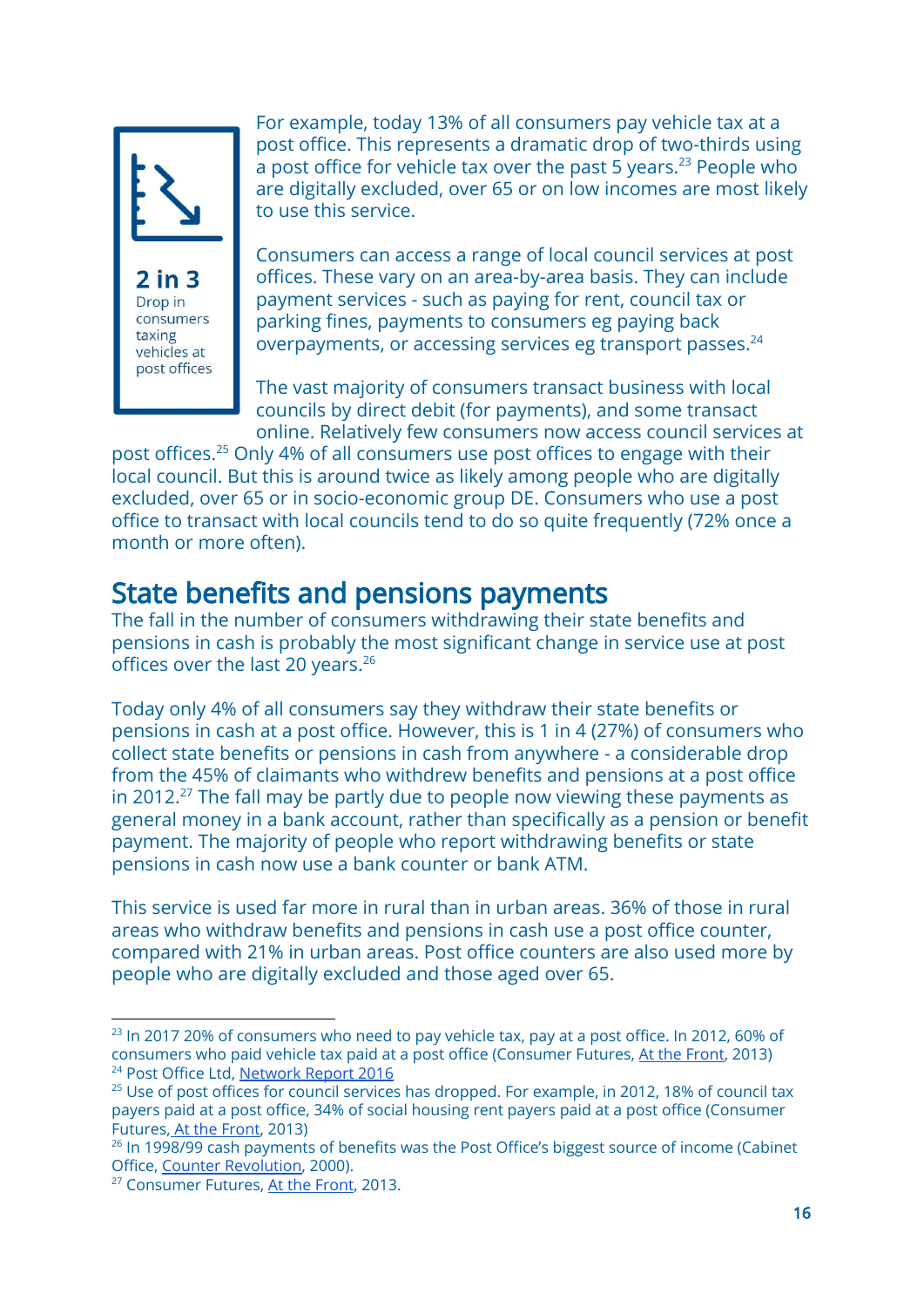## Utility payments

Relatively few consumers use post offices to pay for their utilities (gas, electricity or water). The vast majority pay by direct debit, consumers say this is because it is more convenient. There has been a considerable drop in people using post offices for bill payment over the past decade.<sup>28</sup>

6% of all consumers pay utility bills, top up prepay electricity, gas meters or mobile phones at post offices. However people who are digitally excluded, people in socio-economic group DE and people aged over 65 use these services far more than others. Those who pay utility bills at a post office tend to be frequent users, with half (50%) paying once a month or more often.



#### Figure 9. Consumers paying for utilities at post offices

<sup>&</sup>lt;sup>28</sup> In 2006 approximately 38-46% of consumers/Post Office users paid bills (unspecified) at post offices. (MORI/ERM, The Future of the UK's Rural and Deprived Urban Post Office Network, 2006. Postwatch/Ipsos MORI, Stakeholder Consultation, 2007.)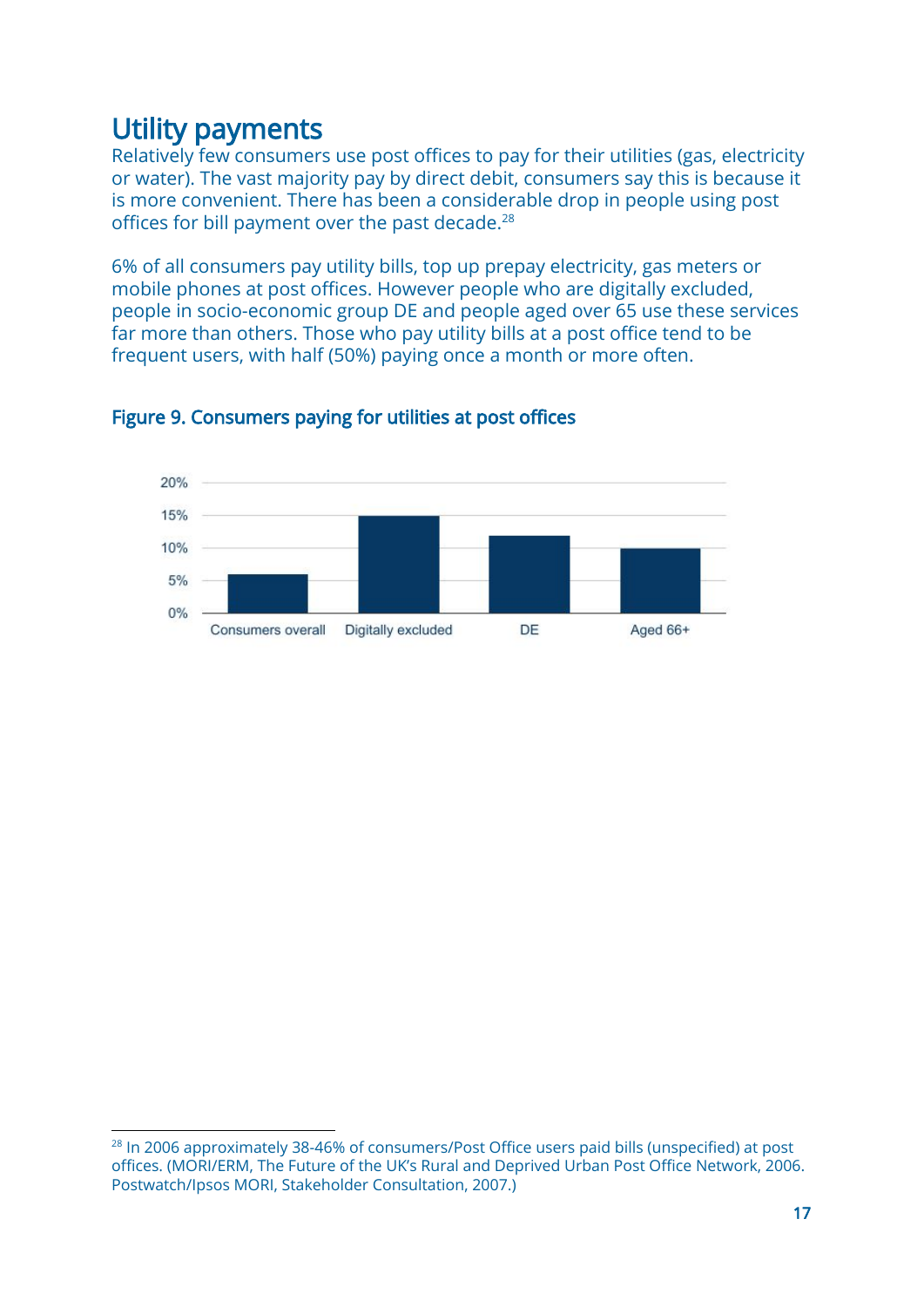# 5. Consumer needs

Different groups of consumers tend to have slightly different needs from post offices. Whilst almost all consumers buy stamps at post offices, some Post Office services are relatively more important for certain demographic groups. Figure 10 illustrates general trends in usage across different demographic groups.

| Younger<br><b>consumers</b>                         | Older<br><b>consumers</b>                                                                 | <b>Higher</b><br>income                                                                            | Lower<br><i>income</i>                                                                       | <b>Urban</b>                          | <b>Rural</b>        |
|-----------------------------------------------------|-------------------------------------------------------------------------------------------|----------------------------------------------------------------------------------------------------|----------------------------------------------------------------------------------------------|---------------------------------------|---------------------|
| Parcels and<br>mail order<br>returns<br>ID checking | <b>Stamps</b><br>Cash and<br>banking<br>Payments to<br>central and<br>local<br>government | Premium<br>and<br>overseas<br>mail<br>Parcels and<br>mail order<br>returns<br>Passport<br>checking | Cash and<br>banking<br>Payments to<br>central and<br>local<br>government<br>Bill<br>payments | <b>ID</b> and<br>passport<br>checking | Cash and<br>banking |

|  |  | Figure 10. Relative importance of Post Office services <sup>29</sup> |  |  |
|--|--|----------------------------------------------------------------------|--|--|
|--|--|----------------------------------------------------------------------|--|--|

Small businesses use postal services more than any other type of Post Office service. Businesses use stamps for letter post most, but also make significant use of premium mail and parcel services.

Overall, people today have different needs to people a decade ago. Whilst fewer people need a post office for withdrawing their state pensions and benefits or for paying bills, a rising number need post offices for parcel services. Figure 11 illustrates general trends in the use of a range of Post Office services in recent years.

<sup>&</sup>lt;sup>29</sup> Illustrates where Post Office services are used significantly more by one demographic group than another.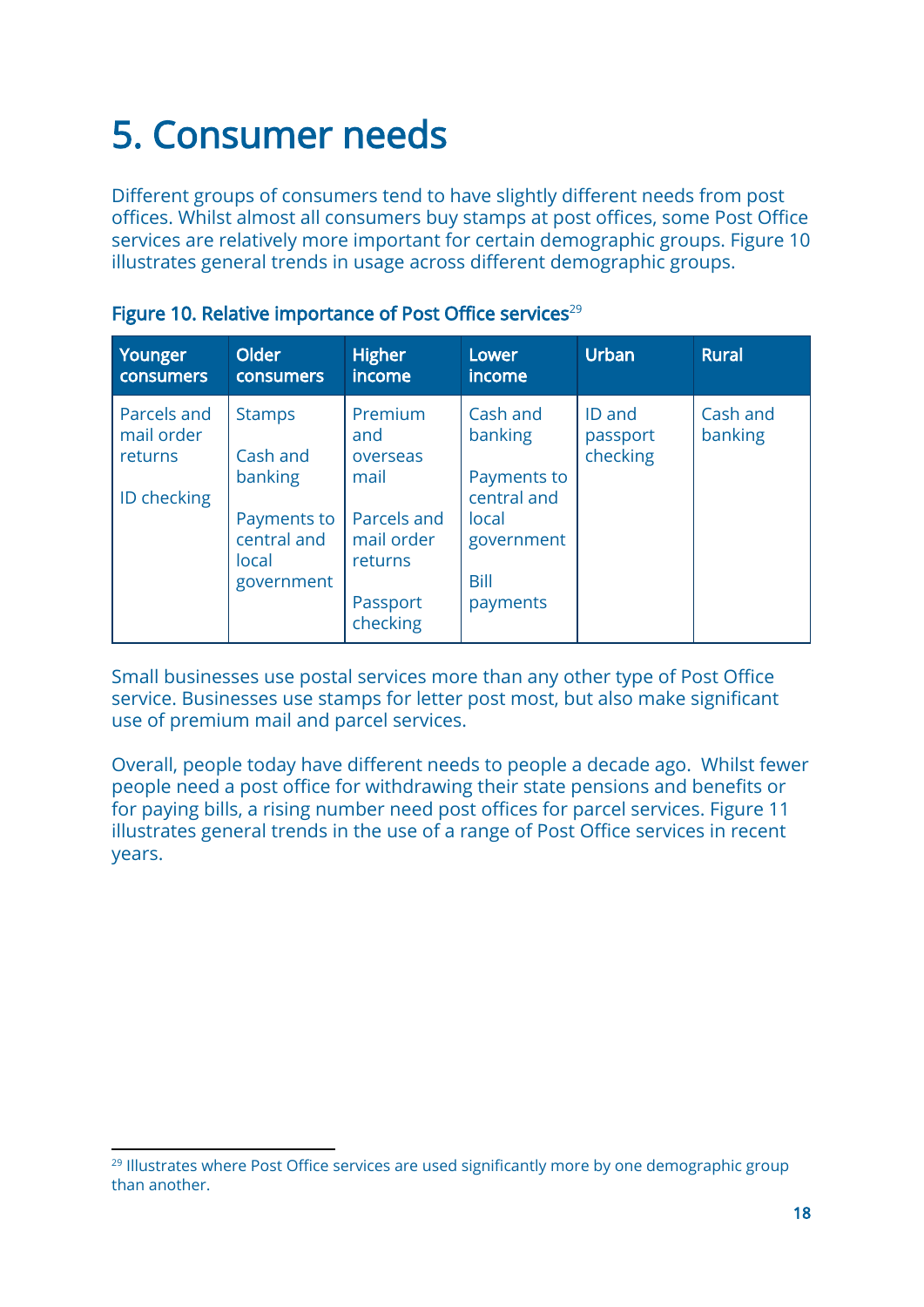#### Figure 11. Trends in need for Post Office services over time

| <b>Stamps</b><br>Stamp purchases have fallen                                                                                  |
|-------------------------------------------------------------------------------------------------------------------------------|
| Parcel posting and mail order<br>Parcel and mail order services have risen                                                    |
| <b>Pensions and benefits</b><br>Withdrawal of state pensions and benefits in cash has fallen                                  |
| <b>Banking</b><br>Banking transactions have remained steady in recent years, but are<br>expected to increase                  |
| <b>Bill payments</b><br>Bill payments - including utility bills and payments to central or local<br>government - have dropped |
| <b>Currency exchange</b><br>Foreign currency exchange transactions have risen                                                 |

# Convenience of a local post office

As we have seen, consumers and small businesses say geographical proximity is one of the most important aspects of a post office. However, if their local post office was not available, over half (56%) of all consumers who use a post office say they would use an alternative branch. Almost 1 in 4 (23%) say they would use online services as an alternative, but this is most common with younger age groups.

Post office closures would adversely affect consumers in a variety of ways. Most consumers (81%) believe that it would take them more time to access services if their local post office was not available. And 6 in 10 (61%) say it would cost them more to access services, rising to 7 in 10 (71%) of those in rural areas.

Fewer, but still a large minority (41%), would be more dependent on others to access services. Disabled people, particularly those with limited or reduced mobility (65%), are most likely to say they would become more dependent on others if their local post office was not available.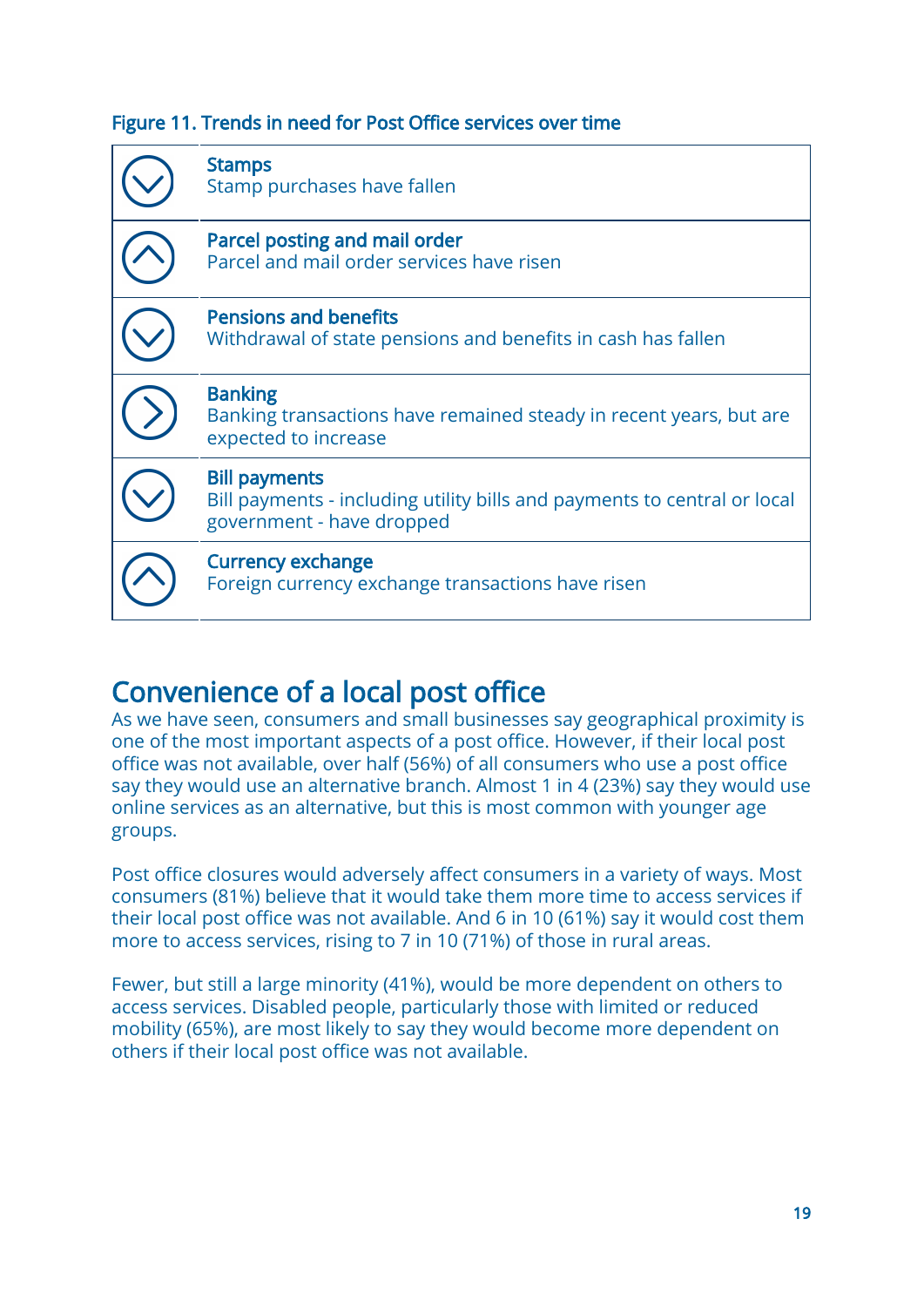#### Figure 12. Impact on consumers if local post office was not available



Small businesses are also most likely to say that if their local post office was not available, the business would spend more time accessing services (80%). Businesses in rural areas are particularly likely to say there would be a cost impact for their businesses (76% in rural and 80% in remote rural areas, compared with 55% in urban areas).

# Community role

As well as offering formal and commercial services, post offices often play a role in providing more informal and social services ('community services'). This has traditionally been a very important function of post offices<sup>30</sup>. Recent polling for Citizens Advice finds people rank post offices as the second most important service in their local community (convenience stores rank top), above bank branches, pubs and community centres.<sup>31</sup>

Today, over 1 in 3 (35%) of consumers who visit a post office, use it for community services. These functions are particularly well used by people in lower socio-economic groups, older people and remote rural residents. They include providing:

- Community information about events and local services
- Help and advice informal assistance with services, state benefits, reading official letters and form filling
- A focal point a place for meeting friends or local residents

A minority (15%) of post office users say they would lose contact with neighbours or friends without their post office. People who are digitally excluded, disabled people, over 65s and rural residents are more likely to be affected.

<sup>&</sup>lt;sup>30</sup> National Federation of SubPostmasters, [Subpostmasters'](http://www.nfsp.org.uk/write/MediaUploads/Research%20and%20Policy%20docs/Subpostmasters) Service to the Community, 2014

<sup>&</sup>lt;sup>31</sup> ComRes, Citizens Advice Post Office Polling, March 2017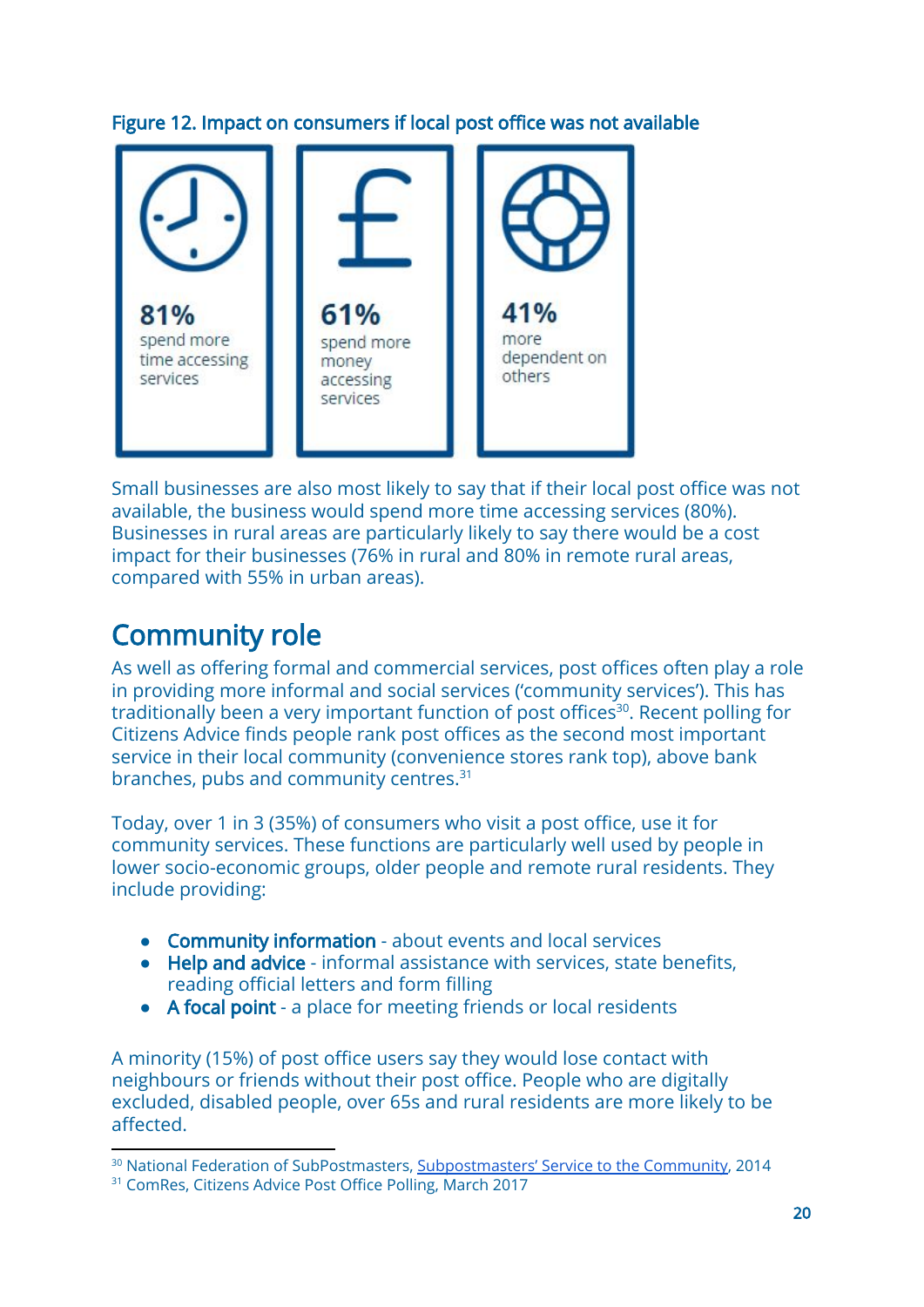### Future needs

Demand for post offices is likely to remain high. Nearly 9 in 10 consumers (89%) and small businesses (87%) say they expect to be using post offices just as much or more in 2 years' time.

This anticipated high level of demand applies across the range of consumer groups. People aged 16-30 (88%) and those in socio-demographic group AB (89%) are just as likely to say they expect to be using a post office just as much or more in 2 years' time.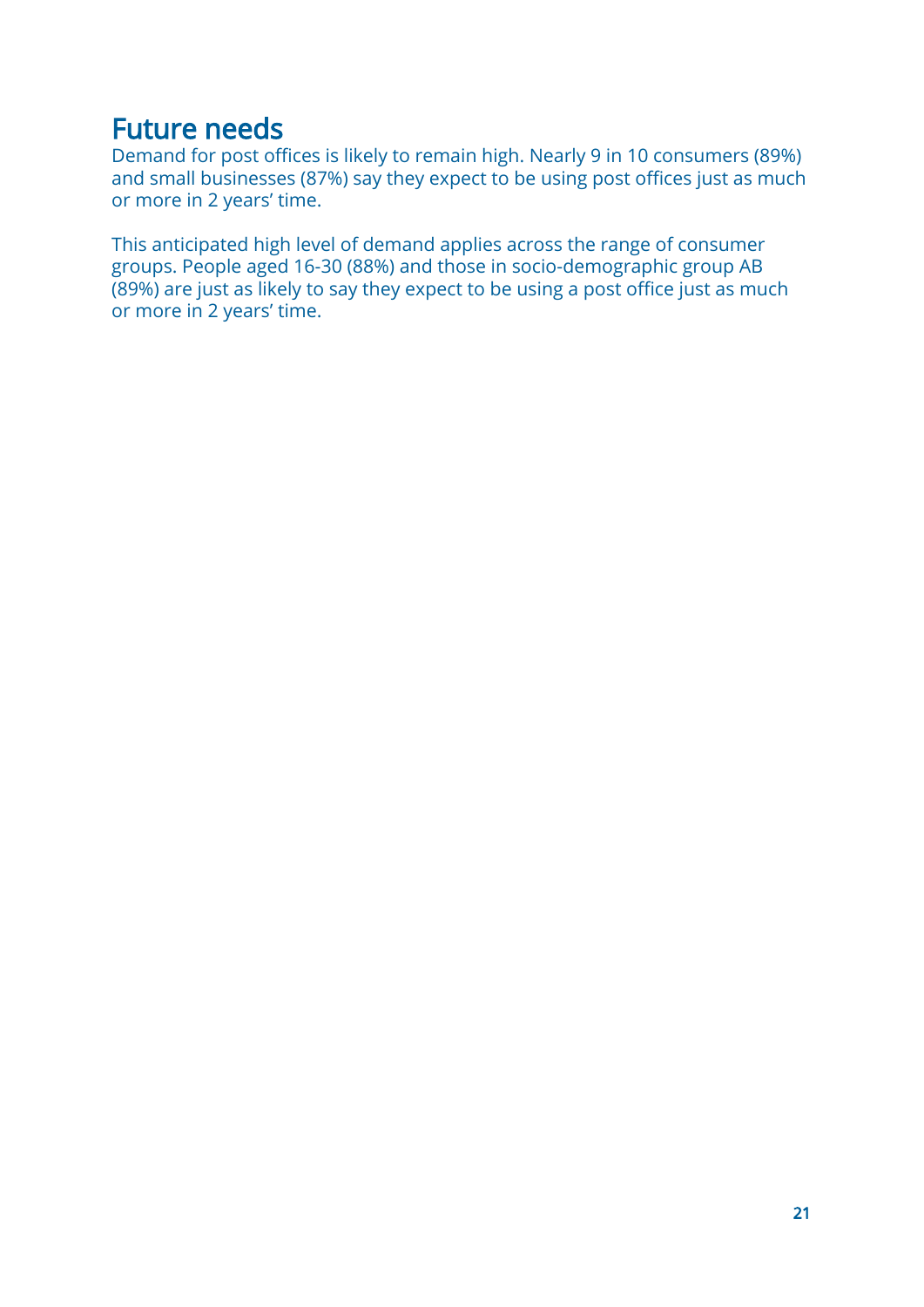# **Conclusion**

Almost all consumers and small businesses use and trust post offices. The wide range of services available is particularly valued. But rural residents and vulnerable consumers, including older people and those on low incomes, visit post offices most.

People use post offices differently from in the past, although mail remains the most commonly accessed service. Letter post transactions are falling, but consumers are using parcel services more. The number of people paying bills and withdrawing pensions and benefits at post offices has dropped dramatically, but those who need these services use them frequently. A high proportion of consumers go to post offices for government forms and application services.

Distinct demographic groups tend to have different needs from post offices. Older people are more likely to buy stamps and those on higher incomes make greater use of parcel services. Banking services are used more in rural areas. Those on low incomes are the most likely to pay bills or access council services through post offices. Older people, people in lower socio-economic groups and rural residents make the greatest use of post offices for informal information and advice, and meeting friends and neighbours.

We will publish further reports this year to show in more detail the importance of post offices for small businesses and for different groups of vulnerable consumers.

Localness is one of the most important aspects of a post office. Proximity is the main reason consumers and small businesses use a post office, where there is a choice of outlets for accessing a service.

The evidence from this research suggests that:

1. Post offices need to remain open and local. The Government should confirm appropriate funding for 2018-21 to maintain the current network. Post offices are extensively used by almost all consumers and small businesses, and proximity is crucial. The Government and Post Office Ltd must ensure the post office network retains its wide geographic spread.

2. Post offices should continue to offer a wide range of services. Consumers value being able to access postal services alongside other Post Office services. Our research shows that government and bill payment services are particularly important to vulnerable people.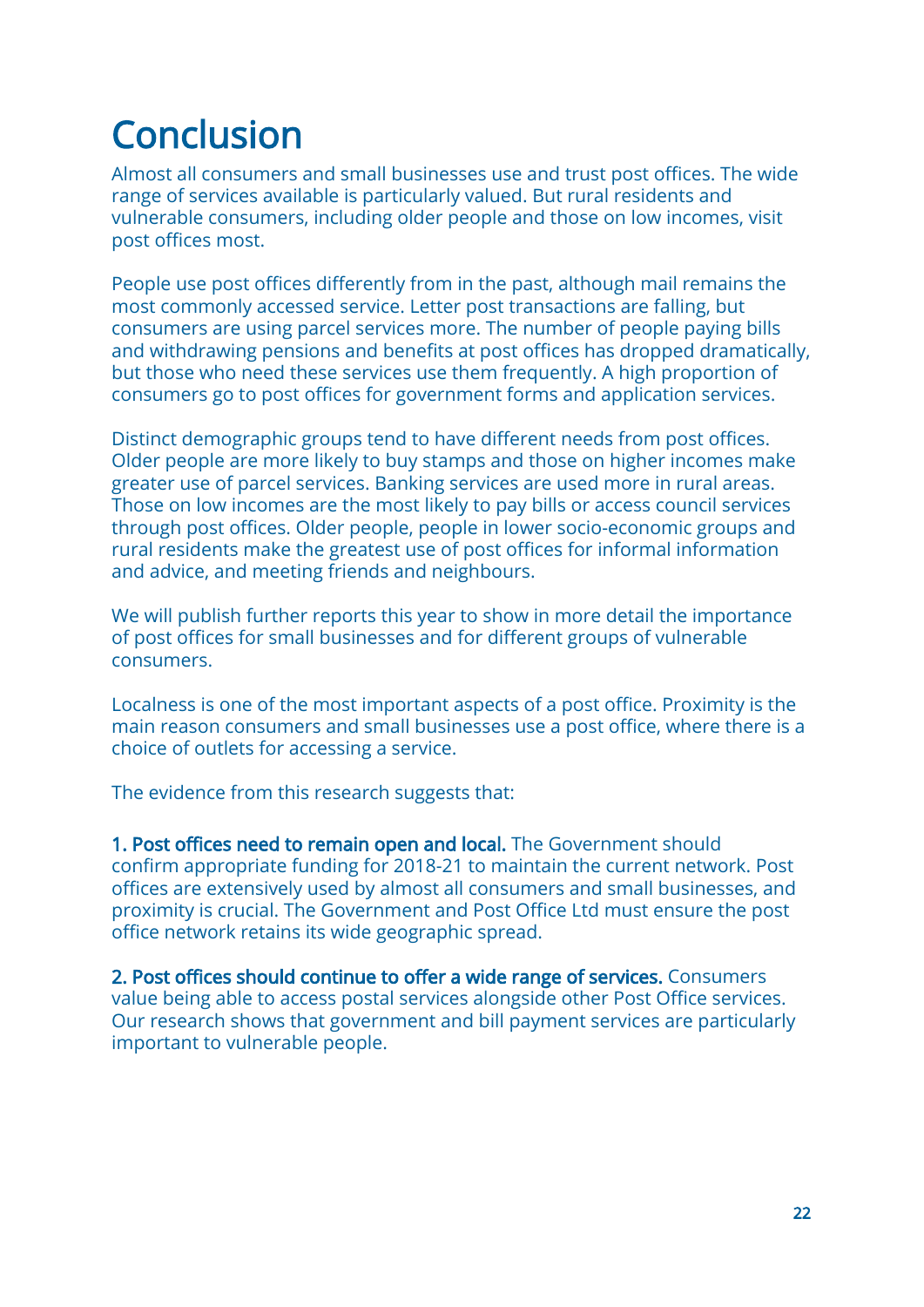# Appendix

Unless otherwise referenced, the figures quoted in this report are from a research study undertaken by Accent for Citizens Advice, Use of Essential Services Traditionally provided at Post Offices (June 2017).

A total of 2,000 telephone interviews were undertaken with a representative sample of consumers and 1,000 interviews with small businesses (fewer than 50 employees).

Consumers and small businesses were based in Great Britain and interviews took place between 14 January and 12 March 2017.

The research was undertaken in accordance with the market, opinion and social research international quality standard ISO 20252:2012.